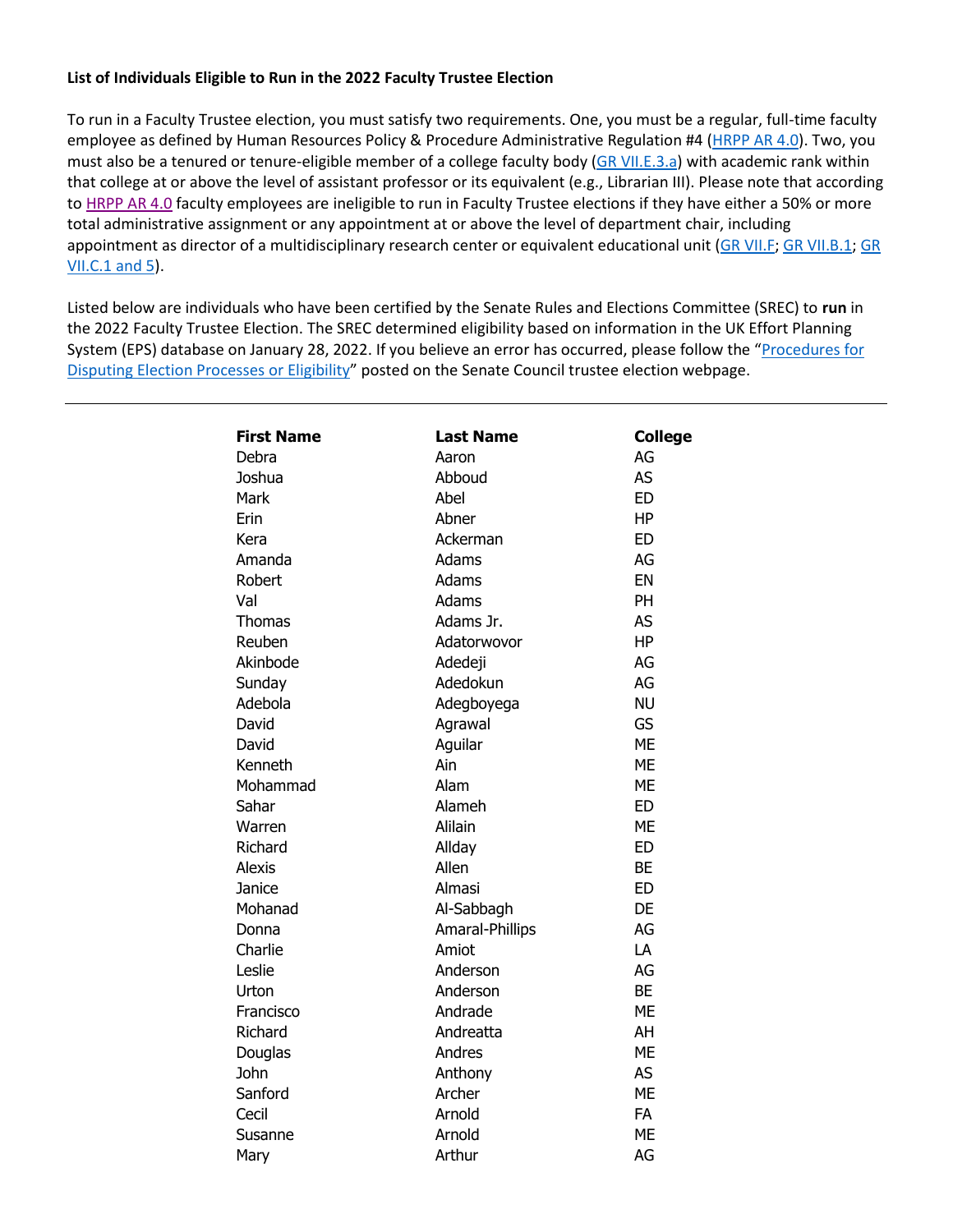| Loka            | Ashwood              | AS        |
|-----------------|----------------------|-----------|
| Kathleen        | Aspiranti            | <b>ED</b> |
| David           | Atwood               | AS        |
| М               | Ault                 | <b>ED</b> |
| R               | Ausness              | LA        |
| Samuel          | Awuah                | <b>AS</b> |
| Shanna          | <b>Babalonis</b>     | <b>ME</b> |
| Emily           | <b>Bacchus</b>       | <b>AS</b> |
| Adam            | Bachstetter          | ME        |
| Henrietta       | Bada                 | <b>ME</b> |
| Christal        | <b>Badour Hirsch</b> | AS        |
| F               | Badurdeen            | EN        |
| Jihye           | Bae                  | EN        |
| Yoon            | Bae                  | <b>FA</b> |
| Younsoo         | Bae                  | PH        |
| Adib            | Bagh                 | BE        |
| William         | <b>Bailey</b>        | AG        |
| Ernest          | <b>Bailey</b>        | AG        |
| Francis         | Bailey               | AS        |
| Sean            | <b>Bailey</b>        | EN        |
| Carrie          | <b>Baker</b>         | AH        |
| Corey           | <b>Baker</b>         | EN        |
| Michael         | <b>Baker</b>         | FA        |
| Barry           | Ball                 | AG        |
| Hubert          | <b>Ballard</b>       | ME        |
| Madhav          | Baral                | EN        |
| Michael         | Bardo                | AS        |
| Anthony         | Bardo                | <b>AS</b> |
| Leonce          | Bargeron             | <b>BE</b> |
| Tiffany         | <b>Barnes</b>        | AS        |
| <b>Beth</b>     | <b>Barnes</b>        | CI        |
| Sheila          | <b>Barnhart</b>      | SW        |
| Makenzie        | Barr                 | AG        |
| Michael         | <b>Barrett</b>       | AG        |
| Edward          | <b>Barrett</b>       | AS        |
| Terrence        | <b>Barrett</b>       | МE        |
| Sarah           | Barriage             | CI        |
| <b>Jennifer</b> | <b>Bartlett</b>      | LS.       |
| Janine          | <b>Bartley</b>       | AH        |
| Christopher     | <b>Barton</b>        | AG        |
|                 | <b>Barzee</b>        | AG        |
| Tyler<br>Carol  | <b>Baskin</b>        | AS        |
|                 |                      |           |
| Sandra          | <b>Bastin</b>        | AG        |
| Ana             | Bastos de Carvalho   | ME        |
| Srimati         | Basu                 | <b>AS</b> |
| Clare           | <b>Batty</b>         | AS        |
| John            | Bauer                | ME        |
| <b>Bjoern</b>   | Bauer                | <b>PH</b> |
| Robert          | Baumann              | ME        |
| Scott           | <b>Bauries</b>       | LA        |
| Mohamed         | <b>Bazina</b>        | DE        |
| <b>Babak</b>    | Bazrgari             | EN        |
| Matthew         | <b>Beck</b>          | EN        |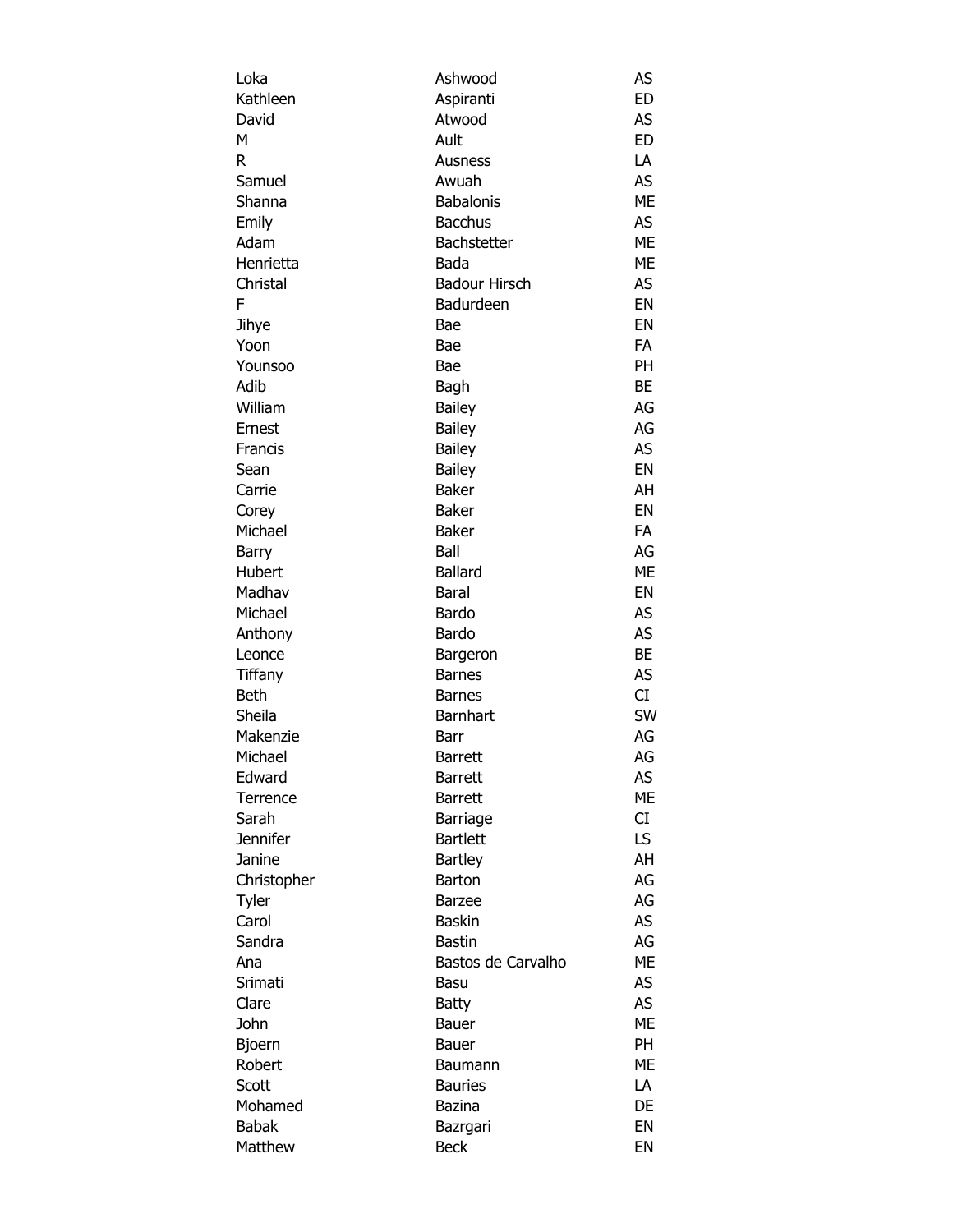| Joshua         | Beckmann                | AS        |
|----------------|-------------------------|-----------|
| Cynthia        | Beeman                  | DE        |
| Aaron          | Beighle                 | ED        |
| John           | Bender                  | <b>FA</b> |
| Felipe         | Benguria Depassier      | <b>BE</b> |
| Joseph         | <b>Benitez</b>          | HP        |
| Allen          | <b>Bennett</b>          | AG        |
| Stephanie      | <b>Bennett</b>          | ED        |
| Eric           | Bensadoun               | <b>ME</b> |
| Devyn          | Benson                  | AS        |
| Rolando        | Berger                  | <b>ME</b> |
| Emily          | Bergeron                | <b>DS</b> |
| Haley          | Bergstrom               | ED        |
| Andrew         | Bernard                 | ME        |
| <b>Bradley</b> | <b>Berron</b>           | EN        |
| Scott          | <b>Berry</b>            | EN        |
| Elizangela     | Bertoli                 | DE        |
| Ricardo        | <b>Bessin</b>           | AG        |
| Stuart         | <b>Best</b>             | <b>ED</b> |
| Aja            | Bettencourt-McCarthy    | LS.       |
| Garry          | <b>Bibbs</b>            | <b>FA</b> |
| Martha         | <b>Biddle</b>           | <b>NU</b> |
| Jeffery        | <b>Bieber</b>           | ED        |
| Erhard         | Bieberich               | ME        |
| Stefan         | Bird-Pollan             | AS        |
| John           | Birdwell                | <b>FA</b> |
| Terry          | Birdwhistell            | LS.       |
| Emma           | <b>Birks</b>            | <b>ME</b> |
| Lars           | <b>Bjork</b>            | <b>ED</b> |
| Esther         | <b>Black</b>            | <b>PH</b> |
| Jessica        | Blackburn               | <b>ME</b> |
| David          | Blackwell               | BE        |
| Eric           | <b>Blalock</b>          | <b>ME</b> |
|                |                         | AS        |
| Molly          | Blasing<br><b>Bloch</b> | CI        |
| Mary           | <b>Blonder</b>          | ME        |
| Lee            |                         |           |
| Karen          | Blumenschein            | PH        |
| Eladio         | Bobadilla               | AS        |
| Christopher    | <b>Bollinger</b>        | <b>BE</b> |
| Lance          | Bollinger               | <b>ED</b> |
| Subbarao       | Bondada                 | <b>ME</b> |
| David          | <b>Booth</b>            | МE        |
| Tyrone         | <b>Borders</b>          | <b>NU</b> |
| Stephen        | Borgatti                | BE        |
| George         | Boulden                 | <b>FA</b> |
| Douglas        | Boyd                    | LS.       |
| Carl           | <b>Bradley</b>          | AG        |
| Christopher    | <b>Bradley</b>          | LA        |
| David          | <b>Bradshaw</b>         | AS        |
| Christy        | <b>Brady</b>            | AH        |
| Christine      | <b>Brainson</b>         | <b>ME</b> |
| Daniel         | <b>Brass</b>            | <b>BE</b> |
| Benjamin       | <b>Braun</b>            | AS        |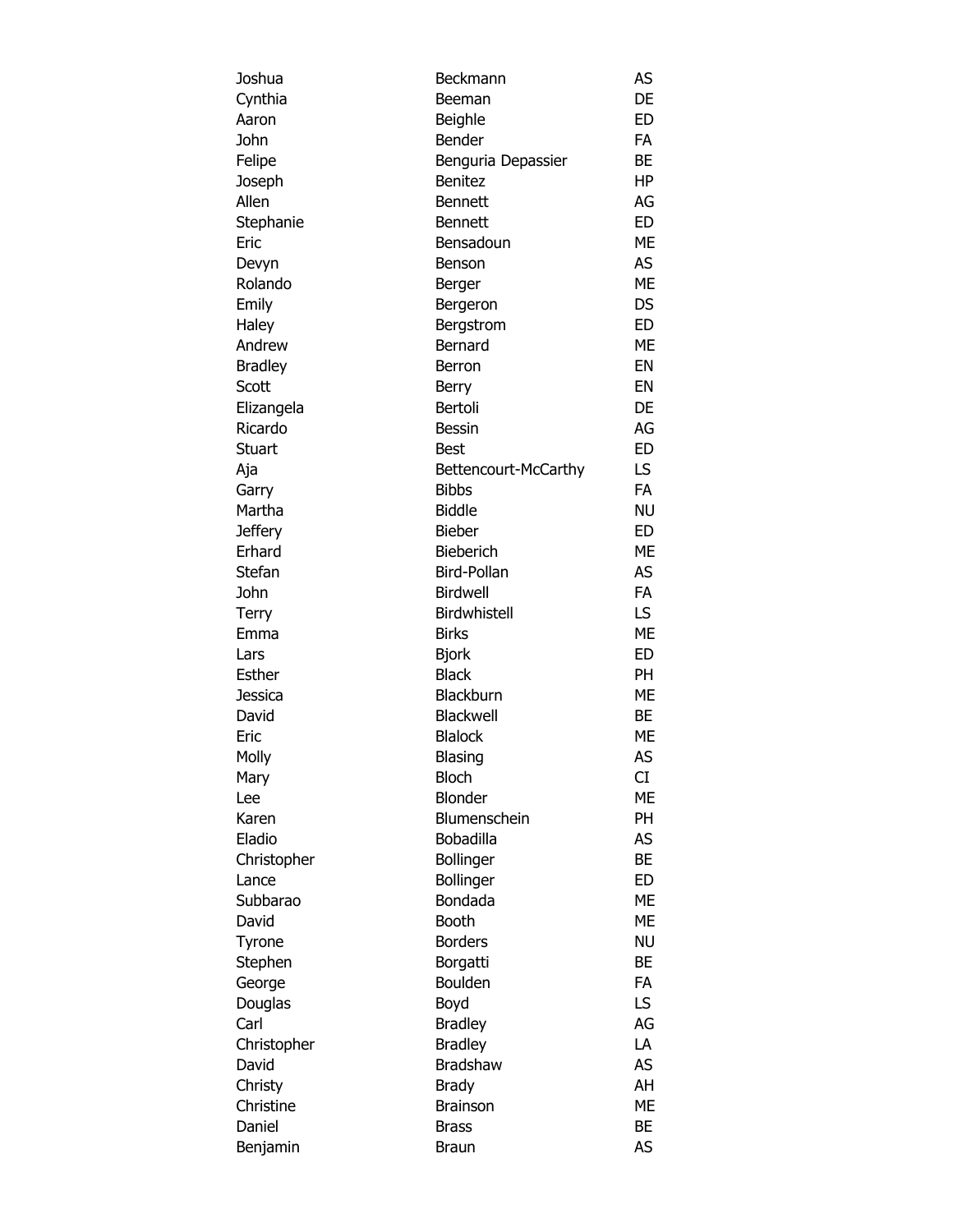| Jay-Marie                 | <b>Bravent</b>     | LS        |
|---------------------------|--------------------|-----------|
| Zachary                   | Bray               | LA        |
| Nicole                    | <b>Breazeale</b>   | AG        |
| James                     | Brennan            | AS        |
| David                     | <b>Brennen</b>     | LA        |
| Allen                     | <b>Brenzel</b>     | ME        |
| Dawn                      | <b>Brewer</b>      | AG        |
| Phillip                   | <b>Bridges</b>     | AG        |
| Joseph                    | <b>Brill</b>       | <b>AS</b> |
| Gail                      | <b>Brion</b>       | EN        |
| Evan                      | <b>Brody</b>       | CI        |
| Tina                      | <b>Brooks</b>      | LA        |
| Jordan                    | <b>Brower</b>      | AS        |
| Roger                     | Brown              | AG        |
| Alan                      | <b>Brown</b>       | AS        |
| Nikki                     | <b>Brown</b>       | AS        |
| Russell                   | <b>Brown</b>       | AS        |
| Jordan                    | <b>Brown</b>       | AS        |
| Robyn                     | Brown              | AS        |
| Steven                    | <b>Browning</b>    | HP        |
| Lance                     | <b>Brunner</b>     | FA        |
| Ruth                      | Bryan              | LS        |
| Uneeda                    | <b>Bryant</b>      | AG        |
| Lindsey                   | Bryson             | EN        |
| Anna                      | Brzyski            | FA        |
| Steven                    | <b>Buck</b>        | AG        |
| Kevin                     | <b>Bullock</b>     | AG        |
| Kenneth                   | <b>Burdine</b>     | AG        |
| Joseph                    | <b>Burger</b>      | AS        |
| Allison                   | <b>Burkette</b>    | AS        |
| Joshua                    | <b>Burkhart</b>    | AH        |
| Christopher               | Burns              | CI        |
| Leslie                    | <b>Burns</b>       | ED        |
| Jessica                   | <b>Burris</b>      | AS        |
| Julia                     | <b>Bursten</b>     | AS        |
| Matthew                   | <b>Bush</b>        | ME        |
| John                      | <b>Butler</b>      | GS        |
| Timothy                   | <b>Butterfield</b> | AH        |
| David                     | <b>Butterfield</b> | AS        |
| Andrew                    |                    | <b>AS</b> |
|                           | Byrd               | AS        |
| <b>Brenna</b><br>Diana    | Byrd               | EN        |
|                           | <b>Byrne</b>       | AS        |
| Lauren<br>Maria           | Cagle<br>Cahill    | CI        |
|                           | Cain               | PH        |
| <b>Jeffrey</b><br>Valerio | Caldesi Valeri     | AS        |
|                           | Callahan           | ME        |
| Leigh Ann                 |                    |           |
| Kenneth                   | Calvert            | EN        |
| Fernanda                  | Camargo            | AG        |
| Arthur                    | Cammers            | AS        |
| Tracy                     | Campbell           | AS        |
| <b>Jennifer</b>           | Campbell           | <b>FA</b> |
| James                     | Campbell           | FA        |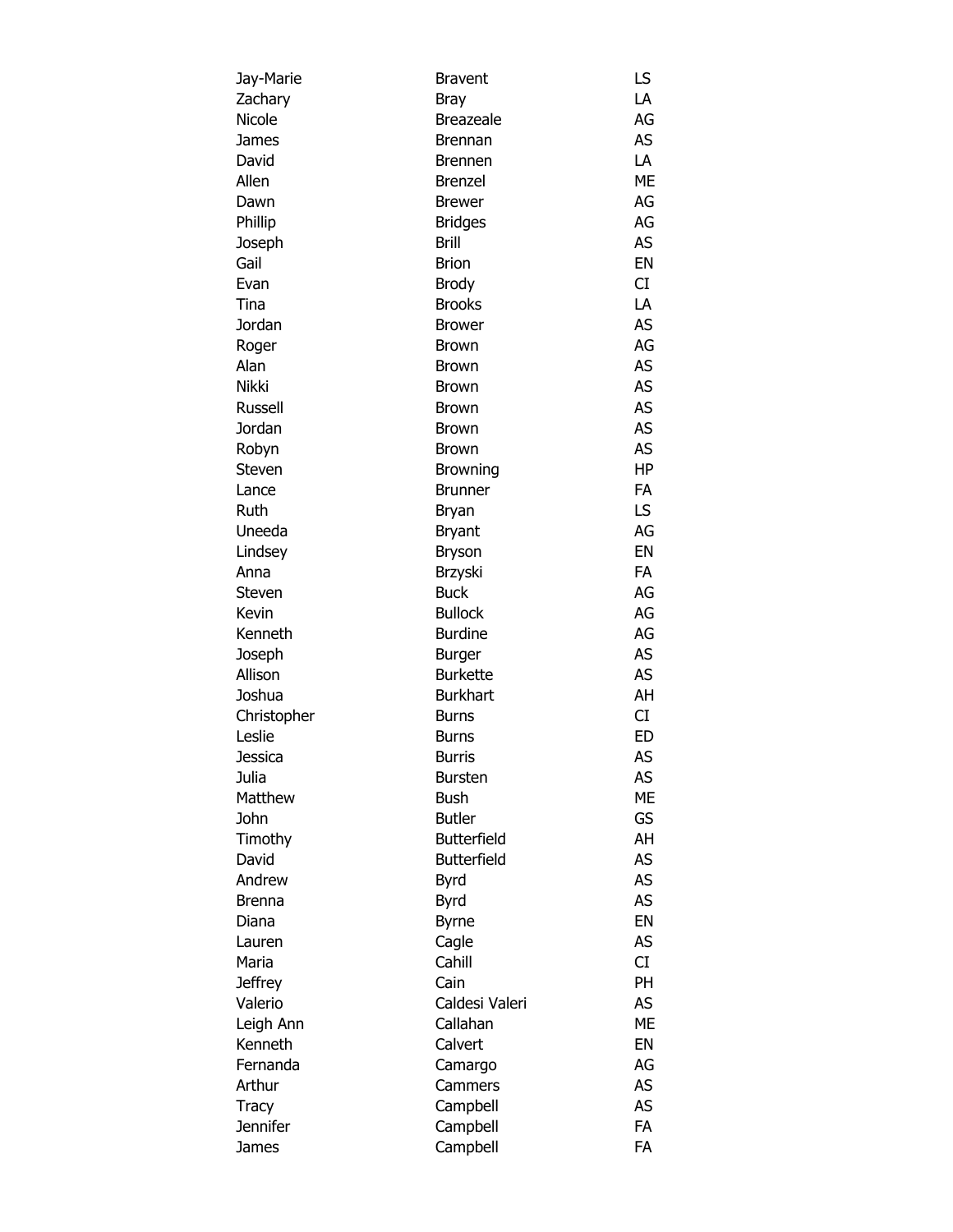| Kenneth    | Campbell        | ME        |
|------------|-----------------|-----------|
| Heather    | Campbell-Speltz | AS        |
| Carla      | Cantagallo      | LS        |
| Susan      | Cantrell        | <b>ED</b> |
| Angela     | Carman          | HP        |
| Ramona     | Carper          | AH        |
| James      | Carr            | FA        |
| Craig      | Carter          | AG        |
| Janette    | Carver          | LS.       |
| Wayne      | Cass            | <b>ME</b> |
| Vincent    | Cassone         | AS        |
| Moises     | Castillo        | <b>AS</b> |
|            | Caudill         | <b>ME</b> |
| Timothy    |                 |           |
| Monika     | Causholli       | BE        |
| Carey      | Cavanaugh       | GS        |
| RayeCarol  | Cavender        | AG        |
| Michael    | Cavnar          | <b>ME</b> |
| Luksana    | Chaiswing       | <b>ME</b> |
| Thomas     | Chambers        | AG        |
| Katherine  | Chambers        | <b>AS</b> |
| Richard    | Charnigo        | HP        |
| Francie    | Chassenlopez    | AS        |
| Somu       | Chatterjee      | AH        |
| Mei        | Chen            | EN        |
| Zhi        | Chen            | EN        |
| Hailong    | Chen            | EN        |
| Jin        | Chen            | ME        |
| Li         | Chen            | <b>ME</b> |
| Meifan     | Chen            | <b>ME</b> |
| Gang       | Chen            | <b>ME</b> |
| Quan       | Chen            | ME        |
| Yang-Tse   | Cheng           | EN        |
| Fuhua      | Cheng           | EN        |
| Qiang      | Cheng           | ME        |
| Salvatore  | Cherra          | ME        |
|            |                 | EN        |
| Sen-Ching  | Cheung          |           |
| Yu         | Chi             | CI        |
| Irene      | Chico-Wyatt     | AS        |
| Ming-Yuan  | Chih            | AH        |
| Celise     | Chilcote        | AS        |
| Namjoo     | Choi            | CI        |
| Alice      | Christ          | <b>FA</b> |
| Warren     | Christian       | <b>HP</b> |
| Aanya      | Chugh           | DS        |
| Francis    | Chung           | <b>AS</b> |
| Deborah    | Chung           | CI        |
| Misook     | Chung           | <b>NU</b> |
| Malgorzata | Chwatko         | EN        |
| Srinivasan | Cidambi         | AS        |
| Mia        | Cinelli         | <b>FA</b> |
| Karen      | Clancy          | AH        |
| Joseph     | Clark           | AS        |
| Myrtle     | Clark           | BE        |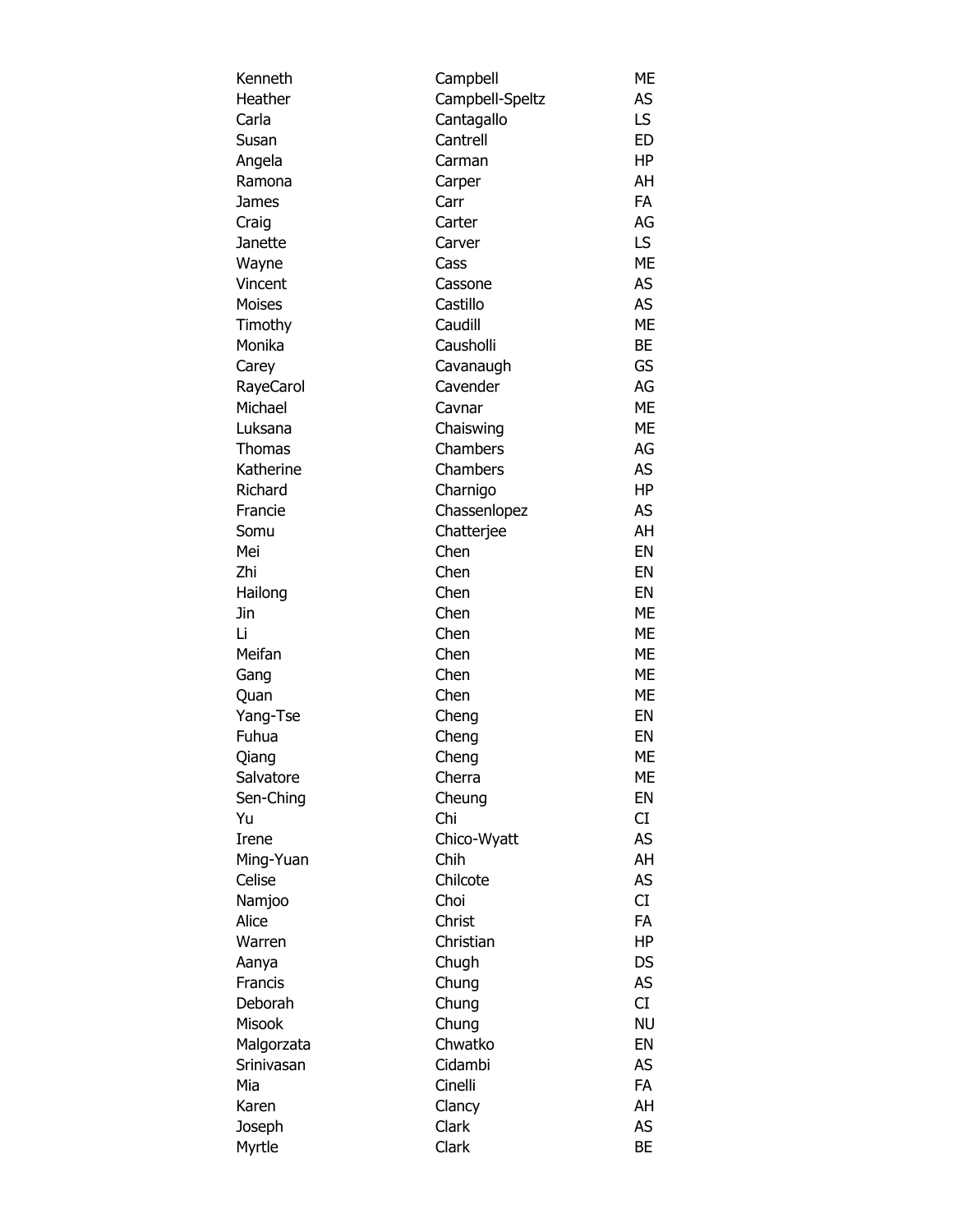| J              | Clark                | CI        |
|----------------|----------------------|-----------|
| Ashley         | Clark                | DE        |
| Claire         | Clark                | ME        |
| Charles        | Clarke               | BE        |
| Melissa        | Clarkson             | ME        |
| Jody           | Clasey               | ED        |
| Thomas         | Clayton              | AS        |
| Grant          | Clayton              | <b>BE</b> |
| Lisa           | Cliggett             | <b>AS</b> |
| Cindy          | Cline                | LS        |
| <b>Jeffory</b> | Clymer               | AS        |
| Ann            | Coker                | <b>ME</b> |
| Robert         | Coleman              | AG        |
|                |                      |           |
| Jacob          | Coleman              | FA        |
| DeShana        | Collett              | AH        |
| Donald         | Colliver             | AG        |
| Benjamin       | Commerford           | BE        |
| Laneshia       | Conner               | SW        |
| Elizabeth      | <b>Connors Manke</b> | <b>AS</b> |
| <b>Blanche</b> | Cook                 | LA        |
| Robin          | Cooper               | AS        |
| Troy           | Cooper               | <b>CI</b> |
| Kendall        | Corbin               | AG        |
| Marc           | Cormier              | <b>ED</b> |
| Alberto        | Corso                | AS        |
| Joao           | Costa                | AG        |
| Julia          | Costich              | HP        |
| <b>Thais</b>   | Council              | <b>ED</b> |
| John           | Cox                  | AG        |
| Mark           | Coyne                | AG        |
| Adam           | Craig                | BE        |
| Aaron          | Cramer               | EN        |
| Rolf           | Craven               | ME        |
| Christopher    | Crawford             | AS        |
| Trevor         | Creamer              | <b>ME</b> |
| Anthony        | Creane               | BE        |
| Randall        | Crist                | ED        |
| Ellen          | Crocker              | AG        |
| Czarena        | Crofcheck            | AG        |
| Richard        | Crosby               | ΗP        |
| Ryan           | Crowley              | ED        |
| Igor           | Cunha                | BE        |
| <b>Thomas</b>  | Curry                | <b>ME</b> |
| Anastasia      | Curwood              | AS        |
| Gabriel        | Dadi                 | EN        |
| Raleigh        | Dailey               | FA        |
| Elisa          | D'Angelo             | AG        |
|                | Darolia              | <b>ED</b> |
| Laura          |                      | GS        |
| Rajeev         | Darolia              | <b>AS</b> |
| Sumit          | Das                  |           |
| Daniel         | Davenport            | ME        |
| Alison         | Davis                | AG        |
| Stephen        | Davis                | AS        |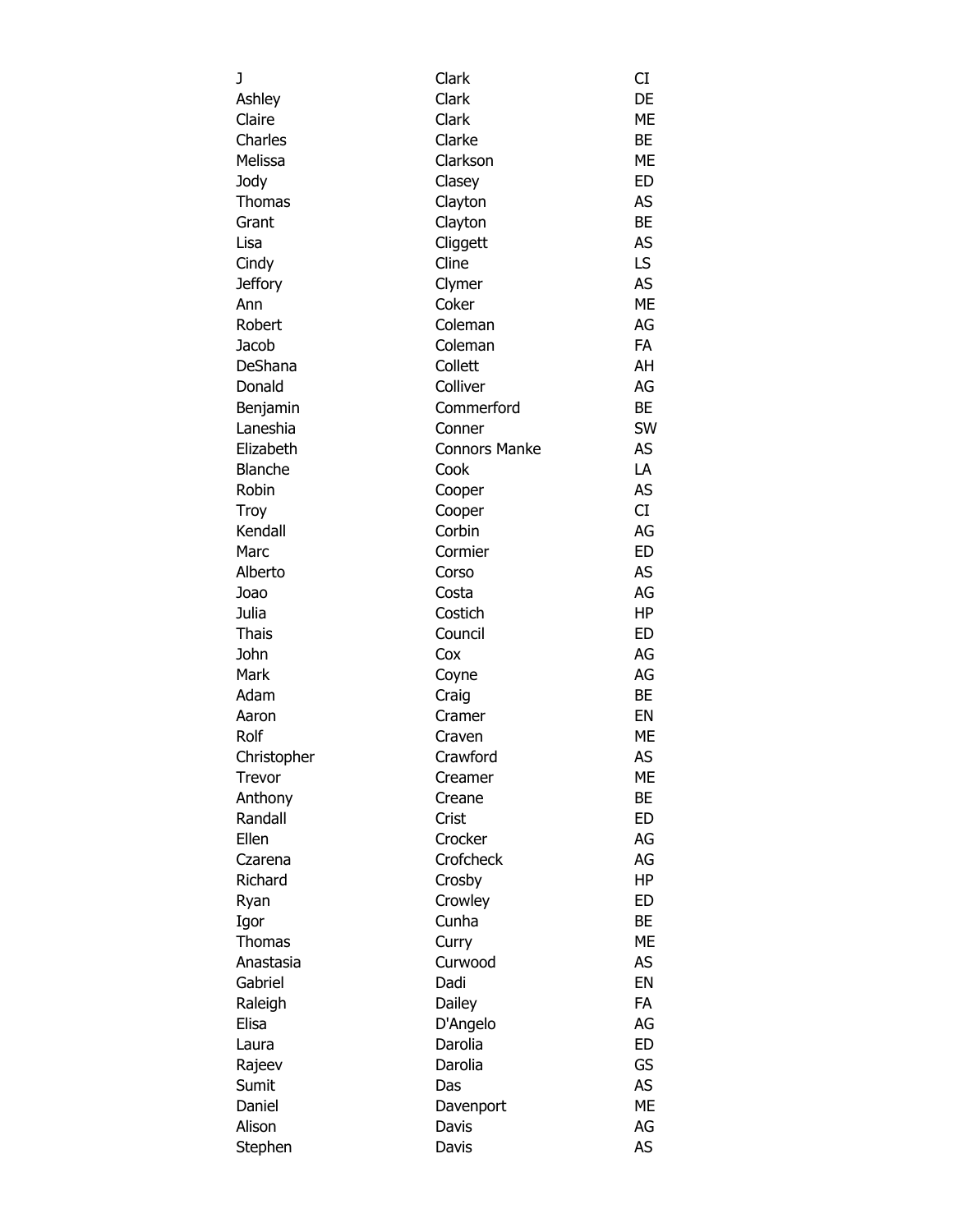| Douglas      | Davis                   | EN        |
|--------------|-------------------------|-----------|
| Gregory      | Davis                   | МE        |
| Laura        | Davison                 | LS        |
| Rebeccah     | Dawson                  | AS        |
| Dolph        | Dawson                  | DE        |
| Koustav      | De                      | BE        |
| Frederick    | de Beer                 | <b>ME</b> |
| Jose         | De Leon                 | <b>ME</b> |
| Seth         | <b>DeBolt</b>           | AG        |
| Elizabeth    | Debski                  | AS        |
| Philip       | Delcher                 | PH        |
| <b>Brian</b> | <b>Delisle</b>          | ME        |
| L            | Delong                  | AS        |
| Betul        | Demirkaya               | AS        |
| Jason        | DeRouchey               | <b>AS</b> |
| Alan         | <b>Desantis</b>         | CI        |
| Florin       | Despa                   | <b>ME</b> |
| Sanda        | Despa                   | <b>ME</b> |
| Zachary      | <b>DeVries</b>          | AG        |
| Hannah       | Dewhirst                | DS        |
| Daniela      | Di Giacomo              | CI        |
| Robert       | Dickson                 | <b>ME</b> |
| Henry        | <b>Dietz</b>            | EN        |
| Mark         | Dignan                  | ME        |
| Carl         | Dillon                  | AG        |
| Stephen      | Dobson                  | AG        |
| Richard      | Donohue                 | AS        |
| James        | Donovan                 | LA        |
| Andrew       | Doolen                  | AS        |
| Sarah        | D'Orazio                | ME        |
| John         | D'Orazio                | ME        |
| Sarah        | Dorpinghaus             | LS.       |
| Christopher  | Doty                    | МE        |
| Joshua       | Douglas                 | LA        |
| Jason        | Dovel                   | FA        |
| A            | Downie                  | AG        |
| Marko        | Dragojevic              | CI        |
| David        | <b>Drake</b>            | ME        |
| Terrence     | Draper                  | AS        |
| <b>Stayc</b> | Dubravac                | <b>AS</b> |
| Mary         | Duke                    | МE        |
| Elizabeth    | Duncan                  | AS        |
| Meredith     | Duncan                  | <b>HP</b> |
| Marilyn      | Duncan                  | ME        |
| Julian       |                         | AG        |
| Eric         | <b>Dupuis</b><br>Durbin | МE        |
|              |                         |           |
| Richard      | Durham                  | AG        |
| Joseph       | <b>Dvorak</b>           | AG        |
| Linda        | Dwoskin                 | <b>PH</b> |
| Roberta      | Dwyer                   | AG        |
| Patricia     | Dyk                     | AG        |
| Anatoly      | Dymarsky                | AS        |
| Angus        | Eade                    | <b>DS</b> |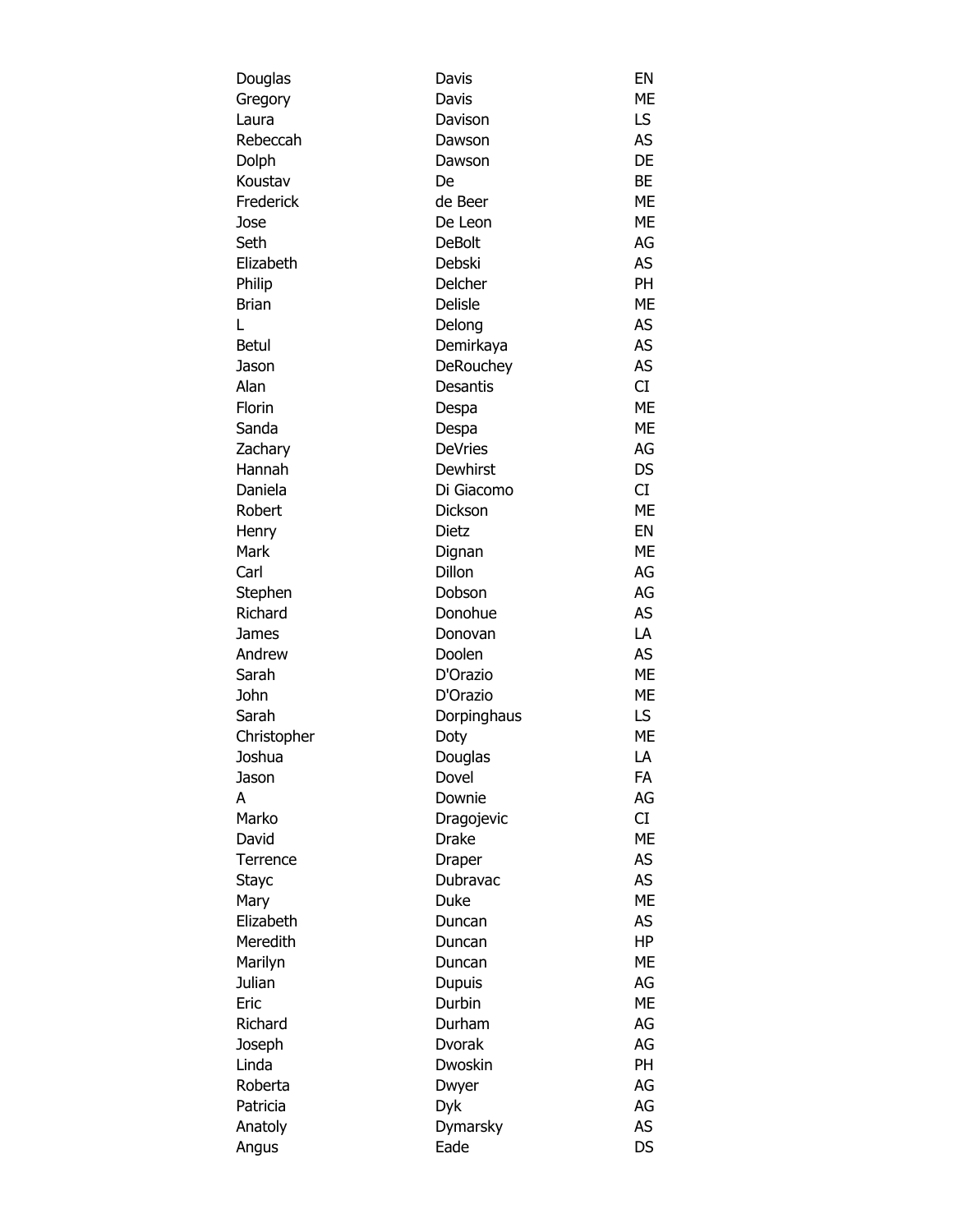| Elizabeth      | Easter           | AG        |
|----------------|------------------|-----------|
| Mark           | Ebbert           | ME        |
| Chad           | Eby              | <b>FA</b> |
| Charles        | Eckerline        | ME        |
| Alyssa         | Eckman           | CI        |
| William        | Ederington       | BE        |
| Jean           | Edward           | <b>NU</b> |
| Richard        | Ehrenborg        | AS        |
| Michael        | Eides            | AS        |
| Carol          | Elam             | <b>ME</b> |
| Janet          | Eldred           | AS        |
| Amanda         | Ellis            | HP        |
| Misty          | <b>Ellis</b>     | <b>NU</b> |
| Alexander      | <b>Elswick</b>   | AG        |
| Donald         |                  | AG        |
|                | Ely              |           |
| Eric           | Endean           | ME        |
| Rebekah        | <b>Epps</b>      | AG        |
| <b>Brandon</b> | Erby             | AS        |
| Andrea         | Erhardt          | AS        |
| Gregory        | Erhardt          | EN        |
| Isabel         | Escobar          | EN        |
| Fatima         | Espinoza Vasquez | CI        |
| George         | <b>Estus</b>     | <b>ME</b> |
| Frank          | Ettensohn        | AS        |
| Angelique      | Everett          | <b>FA</b> |
| Kamahra        | Ewing            | <b>AS</b> |
| David          | Fahringer        | AH        |
| Keisa          | Fallin-Bennett   | <b>ME</b> |
| Amanda         | Fallin-Bennett   | <b>NU</b> |
| Candice        | Falls            | <b>NU</b> |
| Jakub          | Famulski         | AS        |
| Whei-Mei       | Fan              | ME        |
| David          | Fardo            | HP        |
| Mark           | Farman           | AG        |
| Arnold         | Farr             | AS        |
| Rachel         | Farr             | AS        |
| Herman         | Farrell          | FA        |
| <b>Betsy</b>   | Farris           | AS        |
| Renee          | Fatemi           | AS        |
| Lindsey        | Fay              | <b>DS</b> |
| Alicia         | Fedewa           | <b>ED</b> |
| Hartley        | Feld             | <b>NU</b> |
| Crystal        | Felima           | AS        |
| David          | Feola            | PH        |
|                |                  |           |
| Gary           | Ferland          | AS        |
| Janice         | Fernheimer       | AS        |
| Nelson         | Fields           | FA        |
| Kenneth        | Fields           | <b>ME</b> |
| Mark           | Fillmore         | AS        |
| Anne           | Filson           | <b>DS</b> |
| Joseph         | Fink             | PH        |
| Raphael        | Finkel           | EN        |
| Abigail        | Firey            | AS        |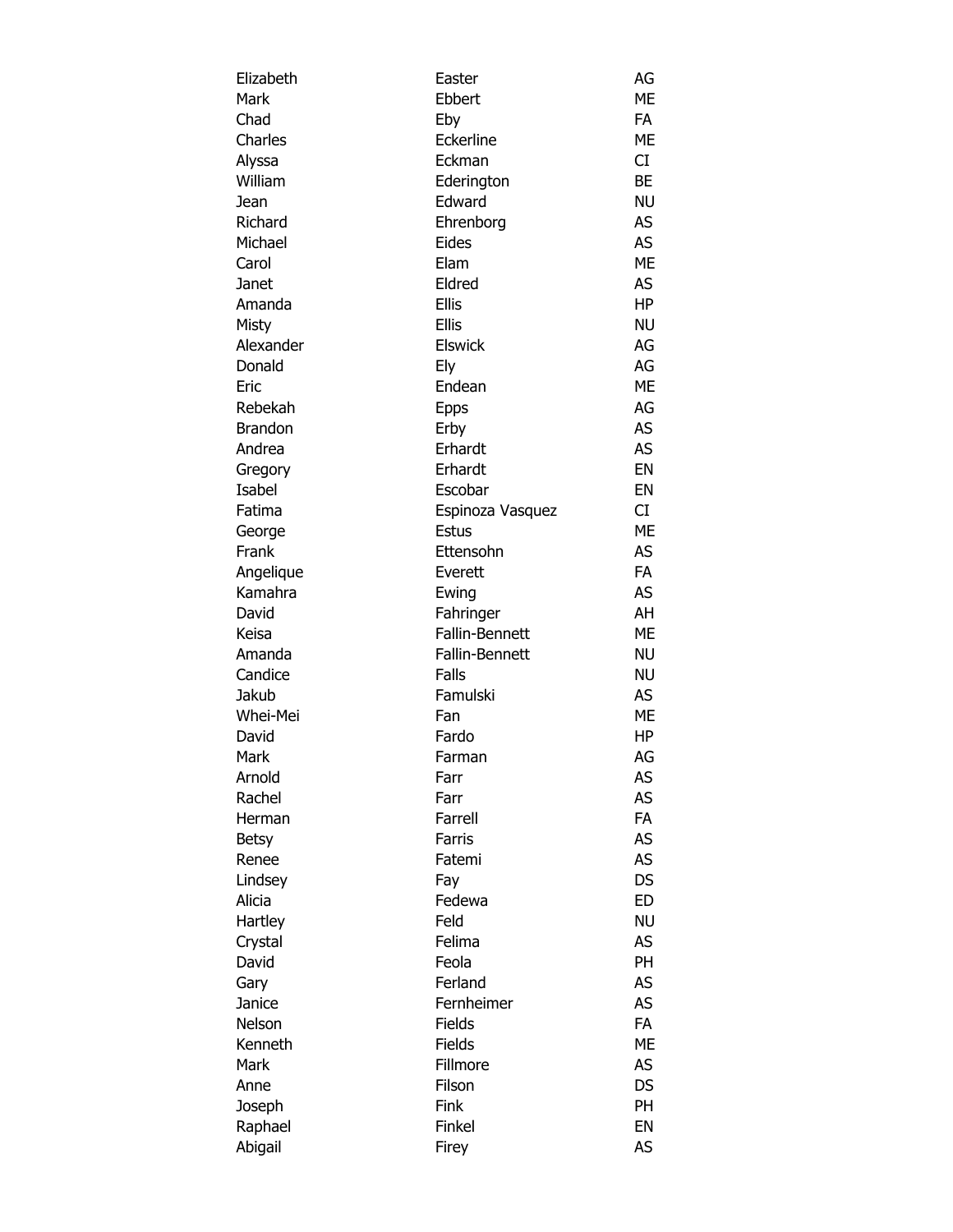| Molly         | Fisher              | ED              |
|---------------|---------------------|-----------------|
| Kyle          | <b>Flack</b>        | AG              |
| Christopher   | Flaherty            | <b>SW</b>       |
| Alexander     | Flannery            | PH              |
| Roger         | Fleischman          | <b>ME</b>       |
| Ka Wing       | Fong                | <b>ME</b>       |
| William       | Ford                | AG              |
| Janet         | Forren              | <b>NU</b>       |
| Charles       | Fox                 | AG              |
| James         | Fox                 | EN              |
| Regina        | Fragneto            | ME              |
| Diane         | Francis             | CI              |
| Samuel        | Franklin            | <b>ME</b>       |
| Justin        | Fraser              | <b>ME</b>       |
| Rebecca       | Freeman             | AS              |
| Daniel        | Frese               | AS              |
| Terrell       | Frey                | CI.             |
| Andrea        | Friedrich           | AS              |
| Mark          | Fritz               | <b>ME</b>       |
| Gregory       | Frolenkov           | <b>ME</b>       |
| Josef         | Fruehwald           | AS              |
| Christopher   | Fry                 | AH              |
| Jean          | Fry                 | AH              |
| Alan          | Fryar               | AS              |
| <b>Brian</b>  | Frye                | LA              |
| Jian          | Fu                  | <b>ME</b>       |
| Beth          | <b>Fuchs</b>        | LS.             |
| <b>Thomas</b> | Gal                 | <b>ME</b>       |
| Emilia        |                     | ME              |
| William       | Galperin<br>Gannon  | AS              |
|               |                     |                 |
| Fan           | Gao                 | ED<br><b>ME</b> |
| Erin          | Garcia              |                 |
| Susan         | Gardner             | AS              |
| Daniel        | Gargola             | <b>AS</b>       |
| Sylvie        | Garneau-Tsodikova   | PH              |
| Aaron         | Garvey              | BE              |
| Nicole        | Gauthier            | AG              |
| Roberto       | Gedaly              | <b>ME</b>       |
| Robert        | Geneve              | AG              |
| Michael       | Genovese            | AS              |
| Matthew       | Gentry              | <b>ME</b>       |
| Geetanjali    | Gera                | AH              |
| Greg          | Gerhardt            | <b>ME</b>       |
| William       | Gerken              | BE              |
| Matthew       | Giancarlo           | AS              |
| Peter         | Giannone            | <b>ME</b>       |
| Allison       | Gibson              | SW              |
| Jennifer      | Gieseking           | AS              |
| James         | Gillette            | <b>BE</b>       |
| Brittany      | Givens Rassoolkhani | EN              |
| Edith         | Glazer              | AS              |
| Jonathan      | Glixon              | <b>FA</b>       |
| Heide         | Gluesing-Lueerssen  | AS              |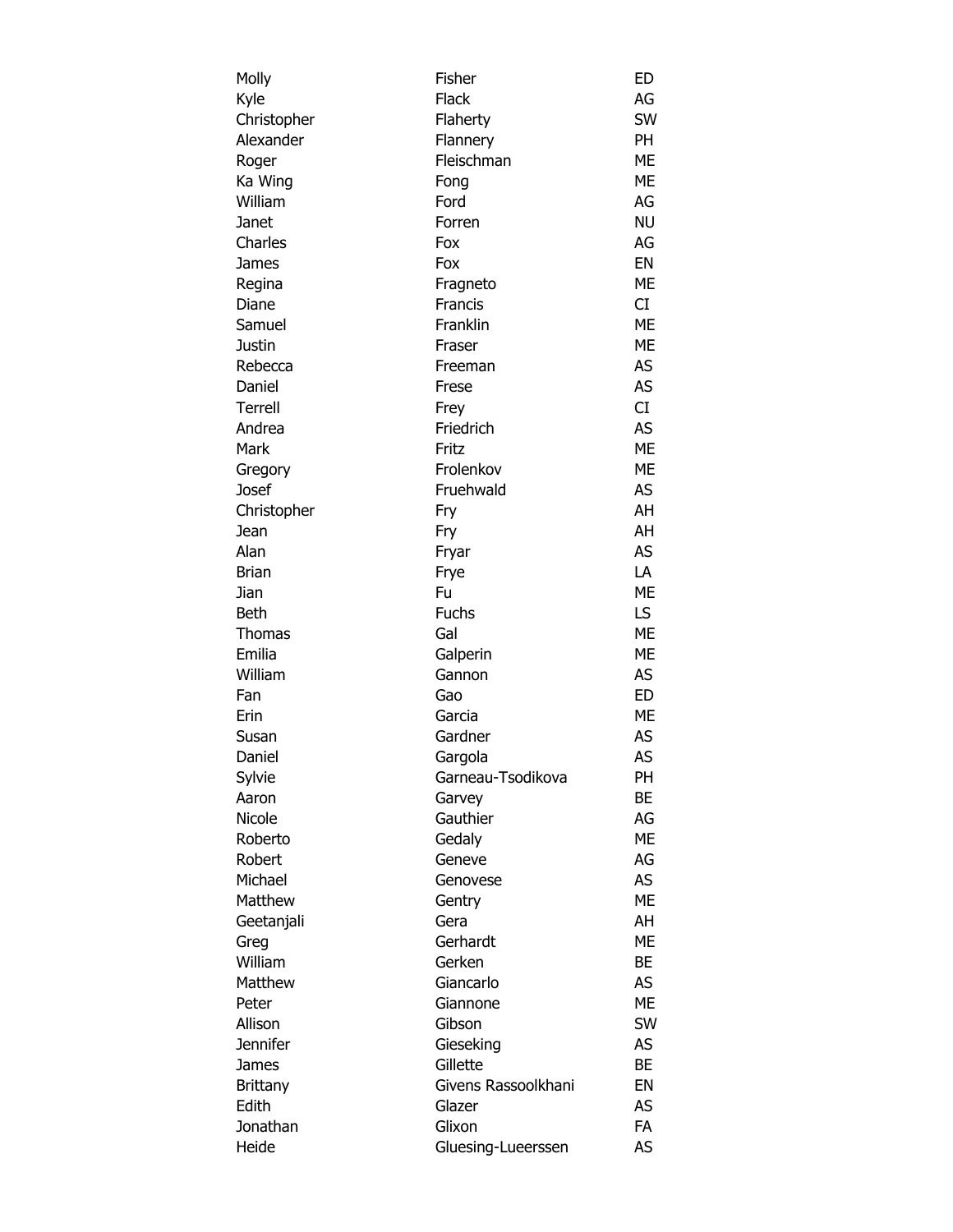| Melanie                  | Goan           | AS        |
|--------------------------|----------------|-----------|
| Lutz                     | Goehring       | AG        |
| Eva                      | Goellner       | ME        |
| <b>Brian</b>             | Gold           | <b>ME</b> |
| Jonathan                 | Golding        | AS        |
| Judith                   | Goldsmith      | EN        |
| <b>Ricki</b>             | Goldstein      | <b>ME</b> |
| Ming                     | Gong           | <b>ME</b> |
| David                    | Gonthier       | AG        |
| Octavio                  | Gonzalez Duque | DE        |
| Belinda                  | Goodwin        | FA        |
| Allison                  | Gordon         | CI        |
| Scott                    | Gordon         | <b>ME</b> |
| Tim                      | Gorringe       | <b>AS</b> |
| Miyabi                   | Goto           | AS        |
| Larry                    | Grabau         | AG        |
| Martha                   | Grady          | EN        |
| Gregory                  | Graf           | PH        |
| Kenneth                  | Graham         | AS        |
| Rachel                   | Graham         | <b>HP</b> |
| Holly                    | Gray           | <b>NU</b> |
| Kishonna                 | Gray-Denson    | AS        |
| Jonathan                 | Green          | AG        |
| Richard                  | Greenberg      | <b>ME</b> |
| Spencer                  | Greenhalgh     | CI        |
| Stacey                   | Greenwell      | LS.       |
| Crystal                  | Gregory        | <b>FA</b> |
| William                  | Griffith       | AS        |
|                          | Griffith       | LS.       |
| Jason<br><b>Jennifer</b> | Grisham        | <b>ED</b> |
| Richard                  | Grondin        | <b>ME</b> |
|                          |                |           |
| John                     | Groppo         | EN        |
| Robert                   | Grossman       | AS        |
| John                     | Grove          | AG        |
| Adriane                  | Grumbein       | CI        |
| <b>Bertrand</b>          | Guillou        | AS        |
| Beth                     | Guiton         | AS        |
| Houfu                    | Guo            | <b>ME</b> |
| Zhenheng                 | Guo            | <b>ME</b> |
| Vedant                   | Gupta          | <b>ME</b> |
| Nikita                   | Gupta          | ME        |
| Meera                    | Gupta          | <b>ME</b> |
| John                     | Gurley         | <b>ME</b> |
| Alison                   | Gustafson      | AG        |
| Marcelo                  | Guzman         | AS        |
| Robert                   | Hadley         | <b>ME</b> |
| Jillienne                | Haglund        | AS        |
| Ellen                    | Hahn           | <b>NU</b> |
| Bryan                    | Hains          | AG        |
| Kristina                 | Hains          | AG        |
| Daniel                   | Halgin         | <b>BE</b> |
| Gregory                  | Halich         | AG        |
| Gregory                  | Hall           | GS        |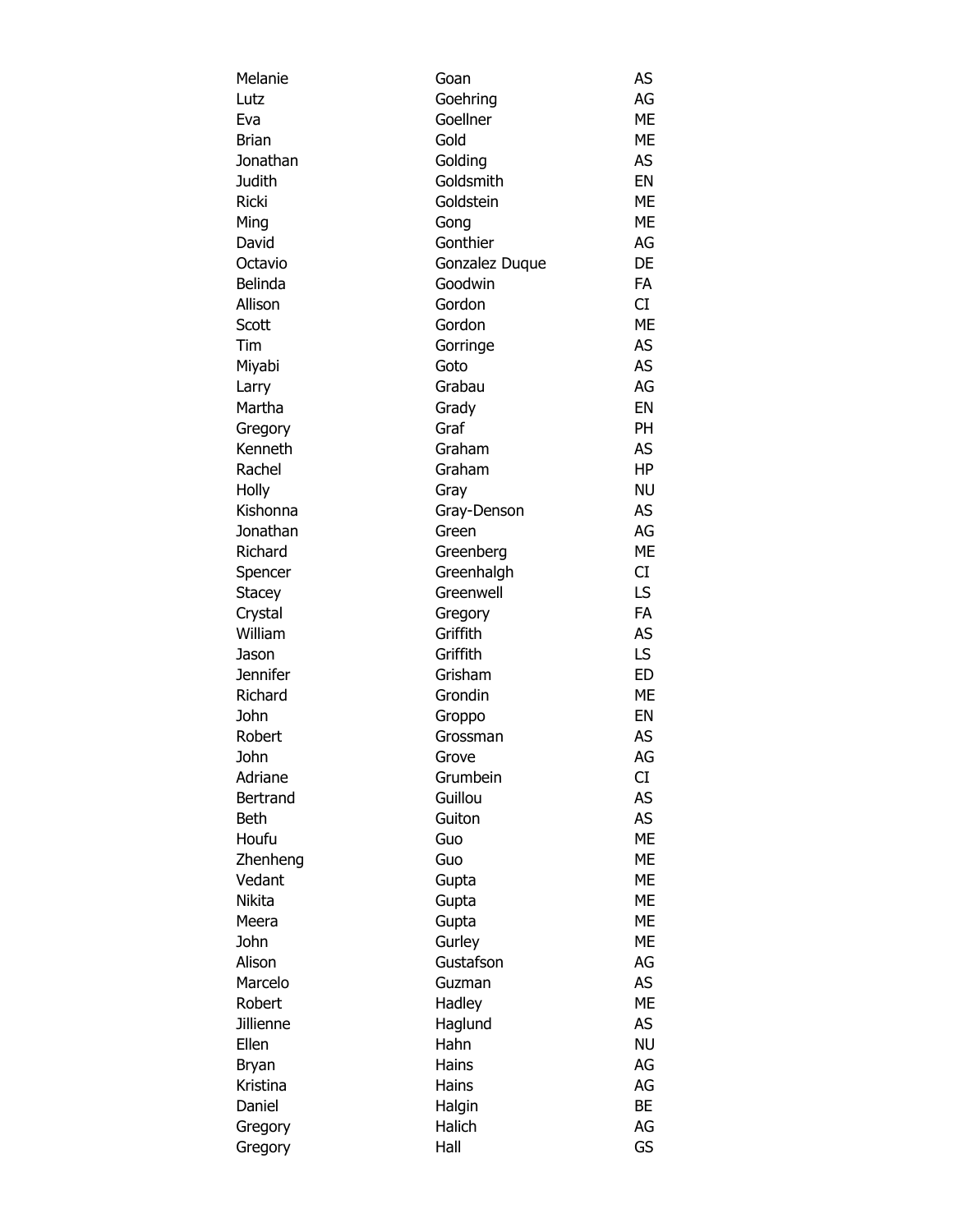| Aria      | Halliday          | AS        |
|-----------|-------------------|-----------|
| Diana     | Hallman           | <b>FA</b> |
| Regina    | Hamilton          | AS        |
| D         | Hamilton          | AS        |
| Joseph    | Hammer            | <b>ED</b> |
| Kristine  | <b>Hankins</b>    | <b>BE</b> |
| Sharim    | Hannegan-Martinez | ED        |
| Patrick   | Hannon            | <b>ME</b> |
| Garrett   | Hansen            | <b>FA</b> |
| Mark      | Hanson            | EN        |
| Erin      | Haramoto          | AG        |
| Faith     | Harders           | LS.       |
| David     | Hardesty          | <b>BE</b> |
| Candice   | Hargons           | <b>ED</b> |
| Ryan      | Hargrove          | AG        |
| Issam     | <b>Harik</b>      | EN        |
|           |                   | ED        |
| Debra     | Harley            |           |
| David     | Harmon            | AG        |
| Kathi     | Harp              | <b>HP</b> |
| Solomon   | Harrar            | AS        |
| Rosalind  | <b>Harris</b>     | AG        |
| Douglas   | Harrison          | AS        |
| Brent     | Harrison          | EN        |
| James     | Hartsfield        | DE        |
| Anika     | Hartz             | <b>ME</b> |
| Hope      | Harvey            | GS        |
| Corinne   | Hassler           | <b>BE</b> |
| April     | Hatcher           | <b>ME</b> |
| Jennifer  | Havens            | <b>ME</b> |
| Morgan    | Hayes             | AG        |
| Kenneth   | Haynes            | AG        |
| Lon       | Hays              | <b>ME</b> |
| Charles   | Hazle             | AH        |
| Jianjun   | He                | AS        |
| Jiangbiao | He                | EN        |
| Yujia     | He                | GS        |
| Chunyan   | He                | <b>ME</b> |
| William   | Heffron           | <b>ME</b> |
| Johanna   | Heinrichs         | <b>DS</b> |
| Donald    | Helme             | CI        |
| Frances   | Henderson         | AS        |
| Stephanie | Henderson         | LS.       |
| В         | Hennig            | AG        |
| Jimmy     | Henning           | AG        |
| Dieter    | Hennings Yeomans  | <b>FA</b> |
| Alaine    | Hernandez         | <b>FA</b> |
| Ana Maria | Herrera           | <b>BE</b> |
| David     | Herrin            | EN        |
| James     |                   | CI        |
|           | Hertog            | AS        |
| Hillary   | Herzog            |           |
| Jon       | Hesseldenz        | LS.       |
| Erin      | Hester            | CI        |
| Paula     | Hickner           | LS.       |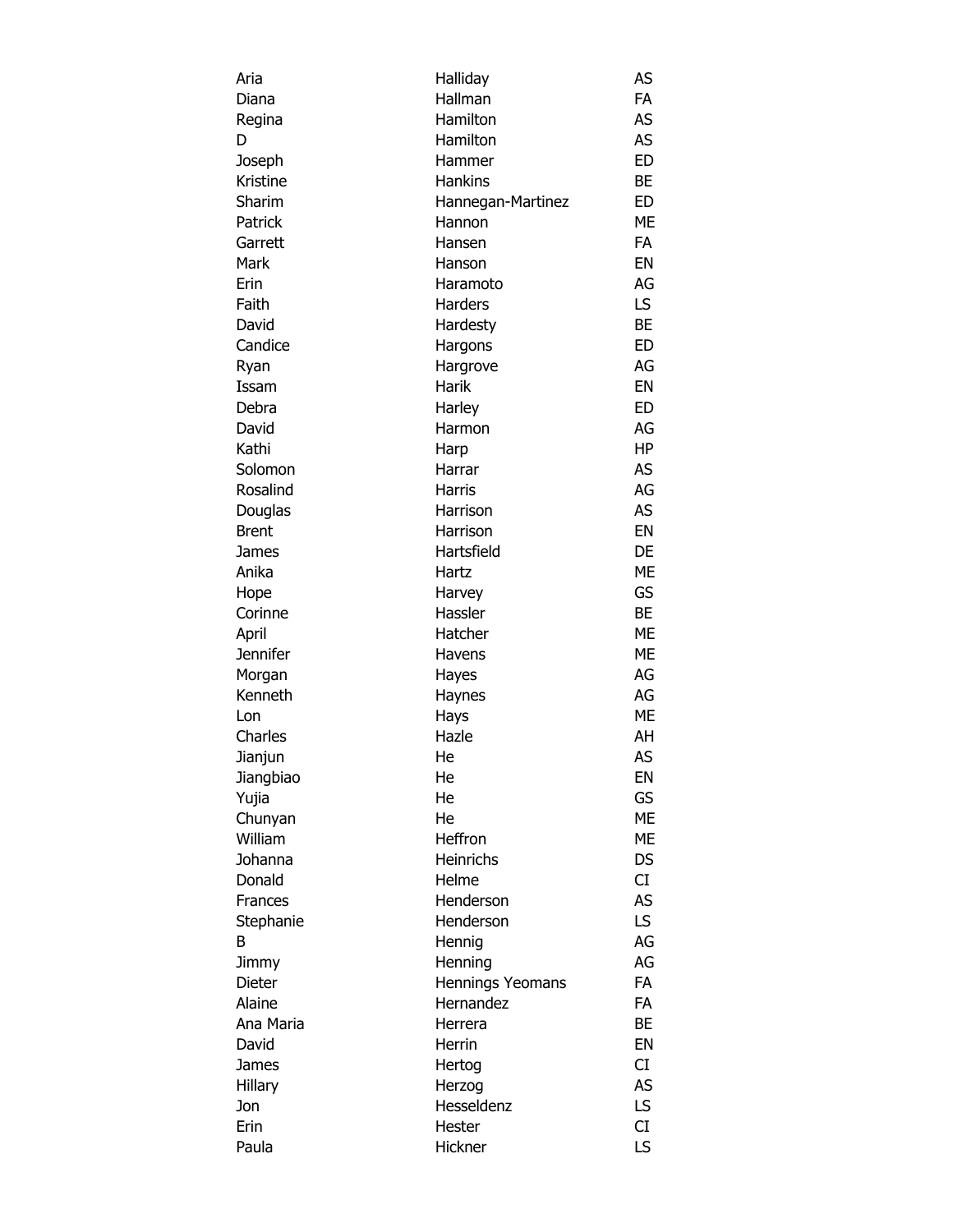| Mary            | Hidecker       | AH        |
|-----------------|----------------|-----------|
| Richard         | Higashi        | ME        |
| <b>Brian</b>    | Higgins        | ME        |
| Matthew         | Hightower      | FA        |
| David           | Hildebrand     | AG        |
| Gerhard         | Hildebrandt    | ME        |
| <b>DaMaris</b>  | Hill           | AS        |
| Richard         | Hill           | <b>AS</b> |
| Kelly           | Hill           | <b>ME</b> |
| <b>James</b>    | Hilt           | EN        |
| Terry           | Hinds          | ME        |
| Karyn           | Hinkle         | LS        |
| Robert          | Hirsch         | AG        |
| Edward          | Hirschowitz    | <b>ME</b> |
| Peter           | Hislop         | <b>AS</b> |
| J. Adrian       | Ho             | LS        |
|                 |                | EN        |
| Jesse           | Hoagg          |           |
| Shakira         | Hobbs          | EN        |
| Julie           | Hobbs          | <b>FA</b> |
| Johanna         | Hoch           | AH        |
| Matthew         | Hoch           | AH        |
| Harald          | Hoebusch       | AS        |
| Andrew          | Hoellein       | <b>ME</b> |
| Vanessa         | Holden         | AS        |
| Kevin           | Holm-Hudson    | FA        |
| <b>Rick</b>     | Honaker        | EN        |
| <b>Jennifer</b> | Hootman        | LS        |
| Anna            | Hoover         | <b>HP</b> |
| <b>Jennifer</b> | Horne          | LS        |
| Robert          | Hosey          | <b>ME</b> |
| Yang            | Hou            | AG        |
| William         | Howe           | CI        |
| Gail            | Hoyt           | <b>BE</b> |
| William         | Hoyt           | GS        |
| Zhi             | Huang          | BE        |
| Kun             | Huang          | <b>ED</b> |
| Bin             | Huang          | ME        |
| Aron            | Huckaba        | AS        |
| Michael         | Hudson         | <b>FA</b> |
| Nichole         | Huff           | AG        |
| Christopher     | <b>Huggins</b> | <b>AS</b> |
| Pamela          | Hull           | <b>ME</b> |
| David           | Hulse          | BE        |
| Julie           | Human          | AS        |
| Arthur          |                | AG        |
| <b>Jennifer</b> | Hunt           |           |
|                 | Hunt           | <b>AS</b> |
| Elizabeth       | Hunter         | HP        |
| Kyra            | Hunting        | CI        |
| Ronald          | Hustedde       | AG        |
| Phillip         | Hutchison      | CI        |
| Marianne        | Hutti          | <b>NU</b> |
| Hyun Tae        | Hwang          | EN        |
| Melinda         | <b>Ickes</b>   | ED        |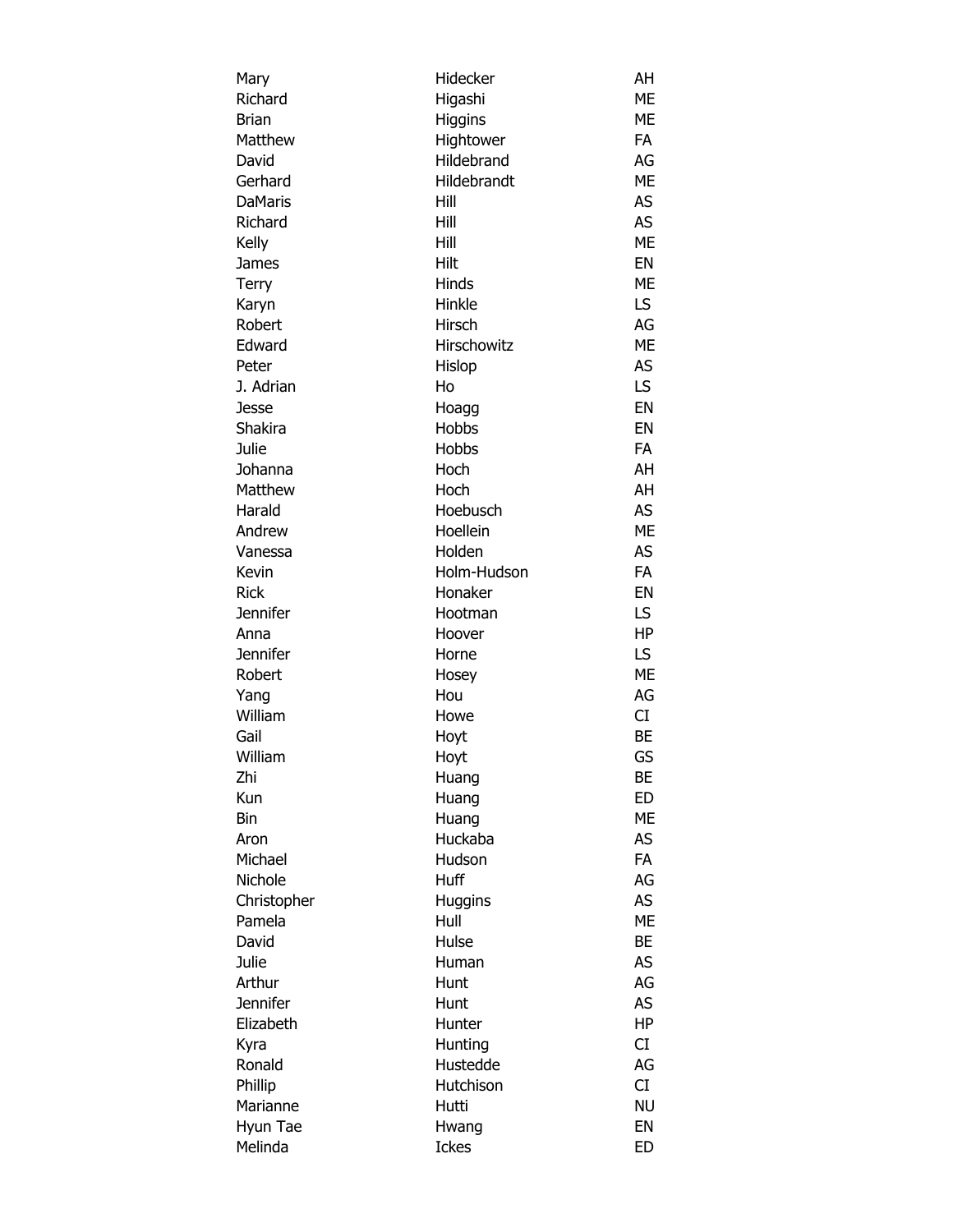| Richard          | Ingram           | ΗP        |
|------------------|------------------|-----------|
| Mark             | Ingram           | LS        |
| Masamichi        | Inoue            | AS        |
| Dan              | Ionel            | EN        |
| Shelley          | Irving           | AH        |
| Steven           | Isaacs           | AG        |
| <b>Bobi</b>      | Ivanov           | CI        |
| Tadahide         | Izumi            | <b>ME</b> |
| Joshua           | Jackson          | AG        |
| <b>Brian</b>     | Jackson          | <b>ME</b> |
| Nathan           | <b>Jacobs</b>    | EN        |
| Cale             | <b>Jacobs</b>    | <b>ME</b> |
| Krista           | Jacobsen         | AG        |
| Russell          | Jame             | BE        |
| Andrew           | James            | <b>ME</b> |
| <b>Jennifer</b>  | Janes            | AG        |
| <b>Jerzy</b>     | Jaromczyk        | EN        |
| Richard          | <b>Jefferies</b> | AS        |
| Sheila           | <b>Jelen</b>     | AS        |
| David            | Jensen           | <b>AS</b> |
| Jane             | Jensen           | <b>ED</b> |
| Robert           | Jensen           | FA        |
| Hyun Ju          | Jeong            | CI        |
| Jianhang         | Jia              | <b>ME</b> |
| Mengtian         | Jiang            | CI        |
| Yang             | Jiang            | <b>ME</b> |
| Gregory          | Jicha            | <b>ME</b> |
| Xu               | Jin              | EN        |
| Misung           | Jo               | <b>ME</b> |
| Nathan           | Johnson          | AH        |
| Julia            | Johnson          | AS        |
| Jesse            | Johnson          | <b>AS</b> |
| Kayla            | Johnson          | <b>ED</b> |
| <b>Jefferson</b> | Johnson          | FA        |
| Darren           | Johnson          | ME        |
| Lance            | Johnson          | МE        |
| Hilary           | Jones            | AS        |
| Nancy            | Jones            | <b>FA</b> |
| Maureen          | Jones            | HP        |
| Julene           | Jones            | LS        |
| Reinette         | Jones            | LS        |
| Aubrey           | Jones            | SW        |
| Cindy            | Jong             | ED        |
| Soohyung         | Joo              | CI        |
| Yuha             | Jung             | <b>FA</b> |
| Aardra           | Kachroo          | AG        |
| Pradeep          | Kachroo          | AG        |
| Daniel           | Kahl             | AG        |
| Evangelia        | Kalaitzoglou     | <b>ME</b> |
| Theodore         | Kalbfleisch      | AG        |
| Michael          | Kalinski         | EN        |
| Peter            | Kalliney         | AS        |
| Jamshed          | Kanga            | МE        |
|                  |                  |           |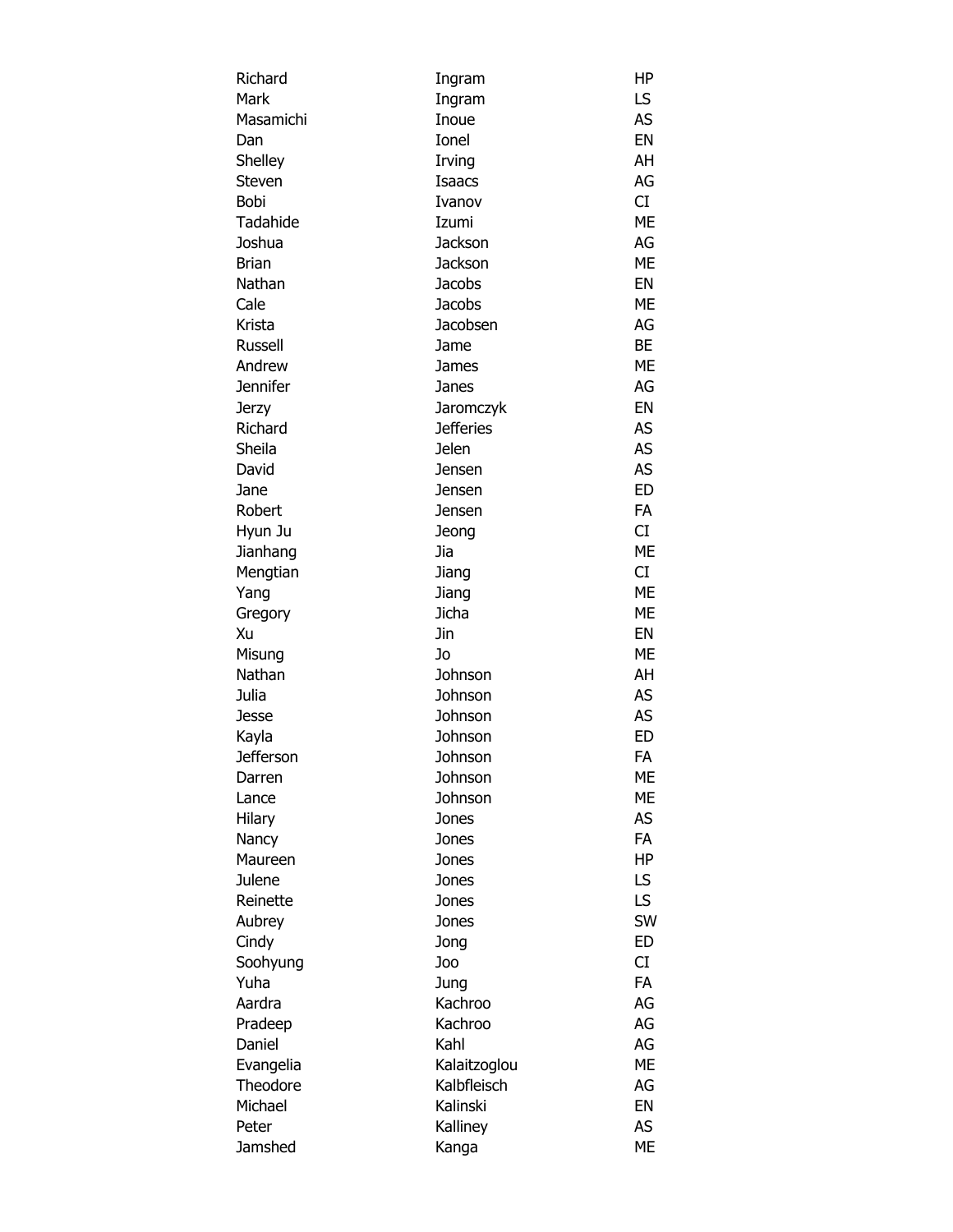|      | Haluk           | Karaca           | EN        |
|------|-----------------|------------------|-----------|
|      | Dennis          | Karounos         | ME        |
|      | Benjamin        | Karp             | <b>FA</b> |
|      | <b>Justin</b>   | Karr             | AS        |
|      | Edward          | <b>Kasarskis</b> | ME        |
|      | Anastasia       | Katsavochristou  | DE        |
|      | Renee           | Kaufmann         | CI        |
|      | Ribhu           | Kaul             | AS        |
|      | Venkata         | Kavuluru         | <b>ME</b> |
|      | Tomokazu        | Kawashima        | AG        |
|      | Sihui           | Кe               | AS        |
|      | Christia        | Kearns           | AS        |
|      | Jason           | Keinsley         | LS.       |
|      | Alexandra       | Kejner           | <b>ME</b> |
|      |                 | Keller           | AS        |
|      | Peggy<br>Forest | Kelley           | <b>FA</b> |
|      | Deborah         |                  | AH        |
|      |                 | Kelly            |           |
|      | Sarah           | Kercsmar         | AH        |
|      | <b>Bradley</b>  | Kerns            | <b>FA</b> |
|      | Hana            | Khamfroush       | EN        |
|      | Miriam          | Kienle           | FA        |
|      | Mark            | Kightlinger      | LA        |
|      | Chintan         | Kikani           | <b>AS</b> |
|      | Michael         | Kilgore          | <b>ME</b> |
|      | Hyungsoo        | Kim              | AG        |
|      | Doo Young       | Kim              | AS        |
|      | Sung Hee        | Kim              | AS        |
|      | Matthew         | Kim              | <b>AS</b> |
|      | Yoonbai         | Kim              | <b>BE</b> |
|      | Ji Youn         | Kim              | <b>BE</b> |
|      | Jihye           | Kim              | CI        |
|      | Yung Soo        | Kim              | CI        |
|      | Caroline        | Kim              | GS        |
|      | Sujin           | Kim              | ME        |
|      | Joseph          | Kim              | МE        |
|      | Kyung           | Kim              | <b>PH</b> |
|      | Diane           | King             | AS        |
|      | Richard         | King             | <b>ME</b> |
|      | Ann             | Kingsolver       | AS        |
|      | Patrick         | Kitzman          | AH        |
|      | Tyler           | Kleppe           | <b>BE</b> |
|      | Alan            | Kluegel          | LA        |
| G    |                 | Kluemper         | DE        |
|      | Hannah          | Knudsen          | ME        |
|      | Barbara         | Knutson          | EN        |
|      | Erin            | Koch             | AS        |
|      | Mikhail         | Koffarnus        | <b>ME</b> |
| Jill |                 | Kolesar          | PH        |
|      |                 | Koo              | AG        |
|      | Jayoung         |                  |           |
|      | Konstantin      | Korotkov         | ME        |
|      | Natalia         | Korotkova        | ME        |
|      | Wolfgang        | Korsch           | AS        |
|      | Amy             | Kostelic         | AG        |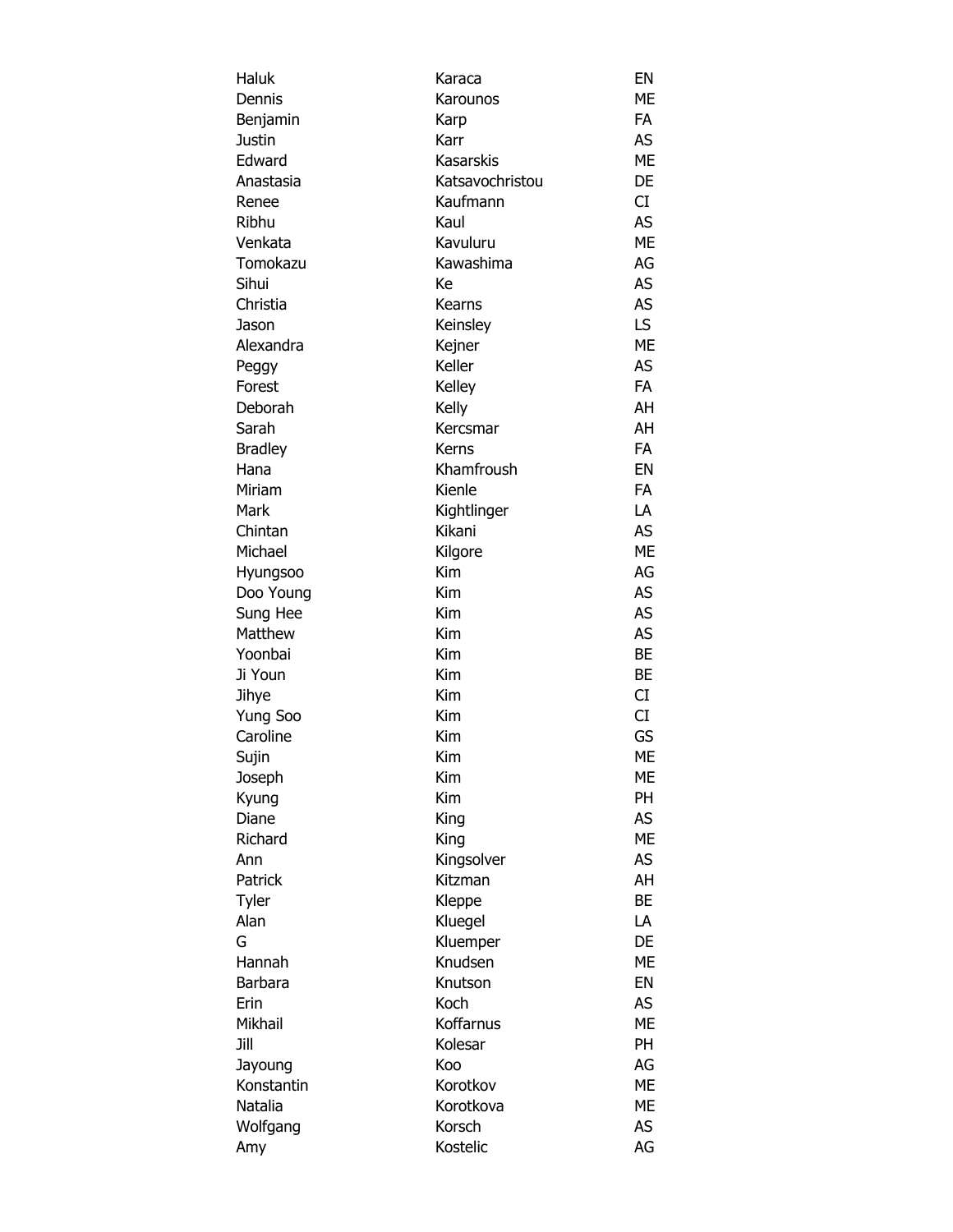| Michael         | Kovash           | AS        |
|-----------------|------------------|-----------|
| Elizabeth       | Kraemer          | LS        |
| Rebecca         | Krall            | <b>ED</b> |
| James           | Krupa            | <b>AS</b> |
| Aaron           | Kruse-Diehr      | <b>HP</b> |
| Richard         | Kryscio          | AS        |
| Anna            | Kucharska-Newton | HP        |
| Krystle         | <b>Kuhs</b>      | HP        |
| Yoko            | Kusunose         | AG        |
| Ahmad           | Kutkut           | DE        |
| Donna           | Kwon             | <b>FA</b> |
| Stephanos       | Kyrkanides       | DE        |
| Sarah           | LaCour-Yarbrough | <b>ED</b> |
| Mary            | Lacy Leigh       | HP        |
| Folami          | Ladipo           | AS        |
| <b>Nicholas</b> | Lally            | AS        |
| Carlos          | Lamarche         | BE        |
| <b>Derek</b>    | Lane             | CI        |
| <b>Justin</b>   | Lane             | <b>ED</b> |
| Andrew          | Lane             | <b>ME</b> |
| Kathryn         |                  | <b>ED</b> |
| Ioana Raluca    | Lanphere         | AS        |
|                 | Larco            | AG        |
| Jonathan        | Larson           |           |
| Amy             | Laub-Carroll     | LS.       |
| Carolyn         | Lauckner         | <b>ME</b> |
| Mark            | Lauersdorf       | AS        |
| Laurie          | Lawrence         | AG        |
| Karen           | Lawrence         | SW        |
| Cynthia         | Lawrence-Calkins | <b>FA</b> |
| Oliver          | Leaman           | AS        |
| <b>Brad</b>     | Lee              | AG        |
| Chad            | Lee              | AG        |
| Min-Young       | Lee              | AG        |
| Kara            | Lee              | AH        |
| Edward          | Lee              | AS        |
| Jungmin         | Lee              | <b>ED</b> |
| Jeongyoon       | Lee              | GS        |
| Young-Sam       | Lee              | <b>ME</b> |
| Daniel          | Lee              | ME        |
| Eun             | Lee              | <b>ME</b> |
| D               | Leep             | AS        |
| Anita           | Lee-Post         | <b>BE</b> |
| Luke            | Lefebvre         | CI        |
| Markos          | Leggas           | <b>PH</b> |
| <b>Travis</b>   | Legleiter        | AG        |
| <b>Jeffrey</b>  | Lehmkuhler       | AG        |
| Taylor          | Leigh            | LS.       |
| Carl            | Leukefeld        | ME        |
| <b>Steve</b>    | Leung            | ME        |
| Harry           | LeVine           | ME        |
| Nicole          | Lewis            | CI        |
| John            | Lhotka           | AG        |
| Feng            | Li               | AG        |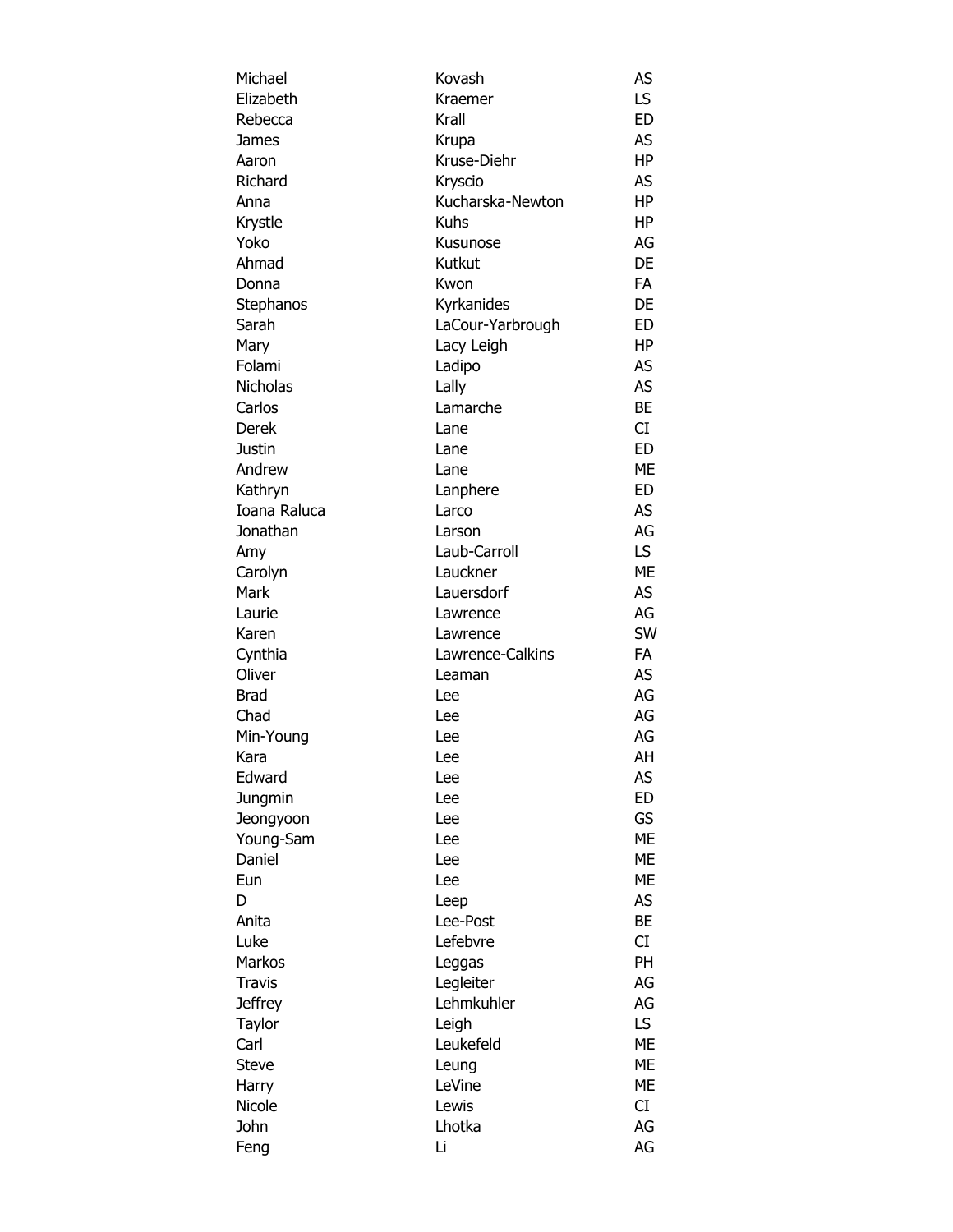| Wei           | Li           | EN        |
|---------------|--------------|-----------|
| Xiangan       | Li           | <b>ME</b> |
| Huiwen        | Lian         | <b>BE</b> |
| Liang         | Liang        | <b>AS</b> |
| Ying          | Liang        | <b>ME</b> |
| Yuan          | Liao         | EN        |
| Ana           | Liberato     | AS        |
| Joshua        | Lile         | <b>ME</b> |
| Ana Maria     | Linares      | <b>NU</b> |
| Merlin        | Lindemann    | AG        |
| Catherine     | Linnen       | <b>AS</b> |
| Kehfei        | Liu          | <b>AS</b> |
| Huanliang     | Liu          | <b>BE</b> |
| Kunlei        | Liu          | EN        |
| Jinpeng       | Liu          | <b>ME</b> |
| Chunming      | Liu          | <b>ME</b> |
| Xia           | Liu          | <b>ME</b> |
| Sharon        | Lock         | <b>NU</b> |
| Robert        | Lodder       | <b>PH</b> |
| Charles       | Loftin       | <b>PH</b> |
| Michelle      | Lofwall      | ME        |
| ТK            | Logan        | <b>ME</b> |
| Kristine      | Lohr         | <b>ME</b> |
| Cortney       | Lollar       | LA        |
| Analia        | Loria Kinsey | <b>ME</b> |
| Matthew       | Losada       | <b>AS</b> |
| <b>Bertin</b> | Louis        | AS        |
| Tony          | Love         | AS        |
| Julie         | Lowman       | AH        |
| Alan          | Loynachan    | AG        |
| Ying          | Lu           | AG        |
|               |              | <b>AS</b> |
| Ding          | Lu           | EN        |
| Caicheng      | Lu           | EN        |
| Y             | Lu           |           |
| Hong          | Lu           | ME        |
| Patrick       | Lucas        | DS        |
| Courtney      | Luecking     | AG        |
| Steven        | Lugauer      | <b>BE</b> |
| James         | Lumpp        | EN        |
| Janet         | Lumpp        | EN        |
| Justin        | Lund         | DS        |
| Liang         | Luo          | AS        |
| Charles       | Lutz         | <b>ME</b> |
| Kathryn       | Lybarger     | LS        |
| Bert          | Lynn         | <b>AS</b> |
| LaLa          | Ma           | <b>BE</b> |
| Xin           | Ma           | <b>ED</b> |
| Joyce         | MacDonald    | AS        |
| Ryan          | MacLellan    | AS        |
| James         | MacLeod      | AG        |
| <b>Brian</b>  | MacPherson   | ME        |
| John          | Maddox       | EN        |
| Michael       | Maginnis     | EN        |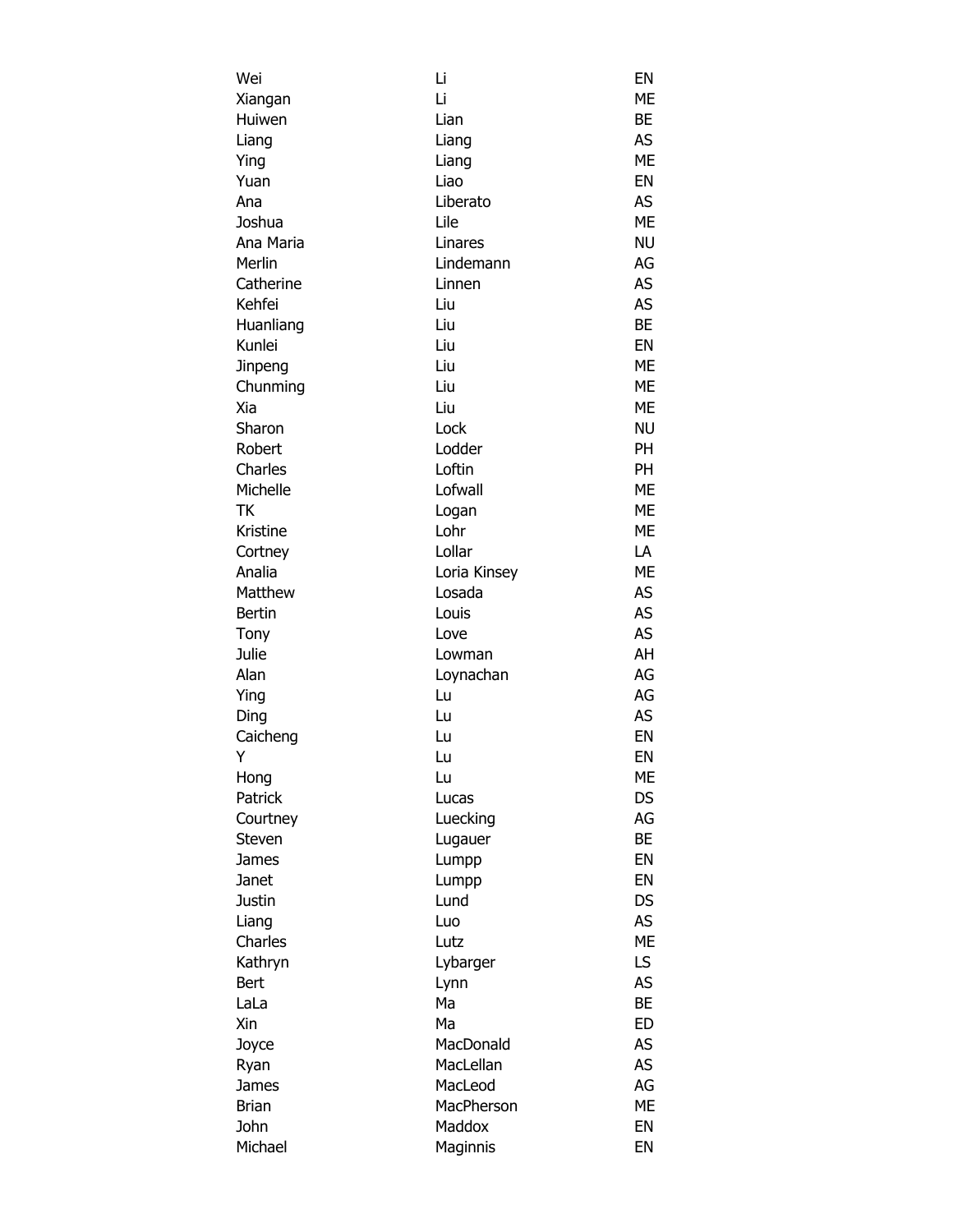| Kamyar           | Mahboub                       | EN        |
|------------------|-------------------------------|-----------|
| Yunke            | Mai                           | BE        |
| Scott            | Mair                          | ME        |
| Olga             | Malkova                       | <b>BE</b> |
| Hartmut          | Malluche                      | ME        |
| Terry            | Malone                        | AH        |
| Doreen           | Maloney                       | FA        |
| Dakshnamoorthy   | Manivannan                    | EN        |
| Christopher      | Manon                         | AS        |
| Andrew           | Manson                        | <b>DS</b> |
| <b>ToniMarie</b> | Marchioni                     | <b>FA</b> |
| Julie            | Marfell                       | <b>NU</b> |
|                  | Mark                          |           |
| Tyler            |                               | AG        |
| Thomas           | Marksbury                     | AS        |
| Sergiy           | Markutsya                     | EN        |
| Meghan           | Marsac                        | ME        |
| Charles          | Marshall                      | AH        |
| Christopher      | Marshburn                     | AS        |
| Kate             | Marshburn                     | <b>AS</b> |
| Michelle         | Martel                        | <b>AS</b> |
| <b>Nicholas</b>  | Martin                        | <b>AS</b> |
| Alexandre        | Martin                        | EN        |
|                  | <b>Martins Barbosa Fortes</b> |           |
| Paulo            | Ma                            | BE        |
| Andrew           | Maske                         | <b>FA</b> |
| Carol            | Mason                         | AS        |
| Daniel           | Mason                         | FA        |
| William          | Massie                        | DS        |
| Cheryl           | <b>Matias</b>                 | <b>ED</b> |
| Christopher      | Matocha                       | AG        |
| Marcelo          | <b>Mattos</b>                 | DE        |
| Kirby            | Mayer                         | AH        |
| Antje            | Mays                          | LS        |
| Kelly            | McAninch                      | CI        |
| John             | McCarthy                      | МE        |
| Timothy          | McClintock                    | МE        |
| Everett          | <b>McCorvey</b>               | <b>FA</b> |
| Priscilla        |                               |           |
|                  | McCutcheon                    | AS        |
| Juliana          | McDonald                      | <b>AS</b> |
| Jonathan         | McFadden                      | <b>FA</b> |
| Marybeth         | McGavran                      | <b>AS</b> |
| Michael          | McGlue                        | <b>AS</b> |
| Kevin            | McGowan                       | <b>AS</b> |
| Joshua           | <b>McGrath</b>                | AG        |
| Michael          | <b>McKay</b>                  | <b>DS</b> |
| Kyle             | McLeod                        | AG        |
| David            | McLetchie                     | AS        |
| Laurie           | McLouth                       | ME        |
| David            | McNear                        | AG        |
| S                | <b>McNeill</b>                | AG        |
| <b>Brian</b>     | <b>McNely</b>                 | AS        |
| Ketrell          | McWhorter                     | HP        |
| Ajay             | Mehra                         | BE        |
|                  |                               |           |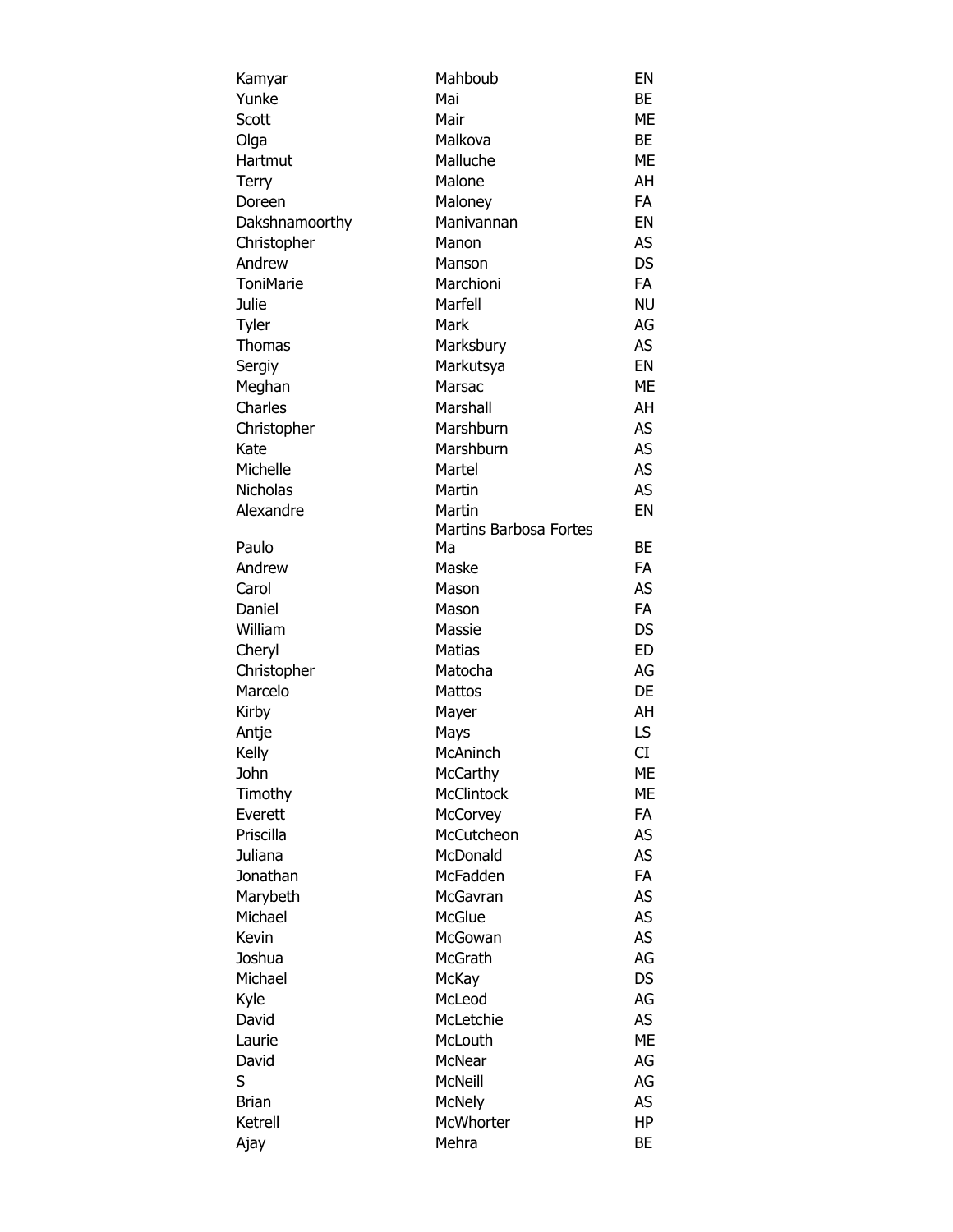| Isabel          | Mellon           | ME        |
|-----------------|------------------|-----------|
| Michael         | Mendenhall       | ME        |
| Tiffany         | Messer           | AG        |
| Peter           | Meulenbroek      | AH        |
| Douglas         | Michael          | LA        |
| Anne-Frances    | Miller           | AS        |
| Craig           | Miller           | DE        |
| <b>Wallis</b>   | Miller           | DS        |
| <b>Jennifer</b> | Miller           | <b>NU</b> |
| Andrew          | Milward          | <b>AS</b> |
| Jenny           | Minier           | BE        |
| David           | Minion           | <b>ME</b> |
| Milena          | Minkova          | AS        |
|                 |                  |           |
| Peter           | Mirabito         | AS        |
| Zitsi           | Mirakhur         | <b>ED</b> |
| Luke            | Moe              | AG        |
| David           | Moecher          | AS        |
| Jordan          | Moffett          | BE        |
| Emily           | <b>Mokros</b>    | AS        |
| David           | Moliterno        | <b>ME</b> |
| Mairead         | Moloney          | AS        |
| Kristin         | Monroe           | <b>AS</b> |
| Christopher     | Montgomery       | <b>ME</b> |
| Patrick         | Mooney           | AS        |
| Neil            | Moore            | EN        |
| Kathryn         | Moore            | LA        |
| Isabel          | Moreno Hay       | DE        |
| Carmen          | Moreno-Nuno      | AS        |
| Daniel          | Morey            | AS        |
| Lorri           | Morford          | DE        |
| Melissa         | Morgan           | AG        |
| Shauna          | Morgan           | <b>AS</b> |
| Rebecca         | Morgan           | LS        |
| Joshua          | Morganti         | ME        |
| Donna           | <b>Morris</b>    | AΗ        |
| Ann             | <b>Morris</b>    | AS        |
| Edward          | <b>Morris</b>    | AS        |
| Peter           | <b>Morris</b>    | <b>ME</b> |
| Hunter          | Moseley          | ME        |
| Nargess         | Mottaghi Golshan | BE        |
|                 |                  | <b>FA</b> |
| Timothy         | Moyers<br>Mudd   | <b>NU</b> |
| Gia             |                  |           |
| Jacob           | Muller           | AG        |
| Janet           | <b>Mullins</b>   | AG        |
| Michael         | Murphy           | <b>ME</b> |
| <b>Jackie</b>   | Murray           | AS        |
| David           | Murrugarra       | AS        |
| <b>Brian</b>    | Murtha           | BE        |
| Ganpathy        | Murthy           | <b>AS</b> |
| Francis         | Musoni           | <b>AS</b> |
| Tad             | Mutersbaugh      | <b>AS</b> |
| Erik            | Myrup            | <b>AS</b> |
| Alan            | Nadel            | <b>AS</b> |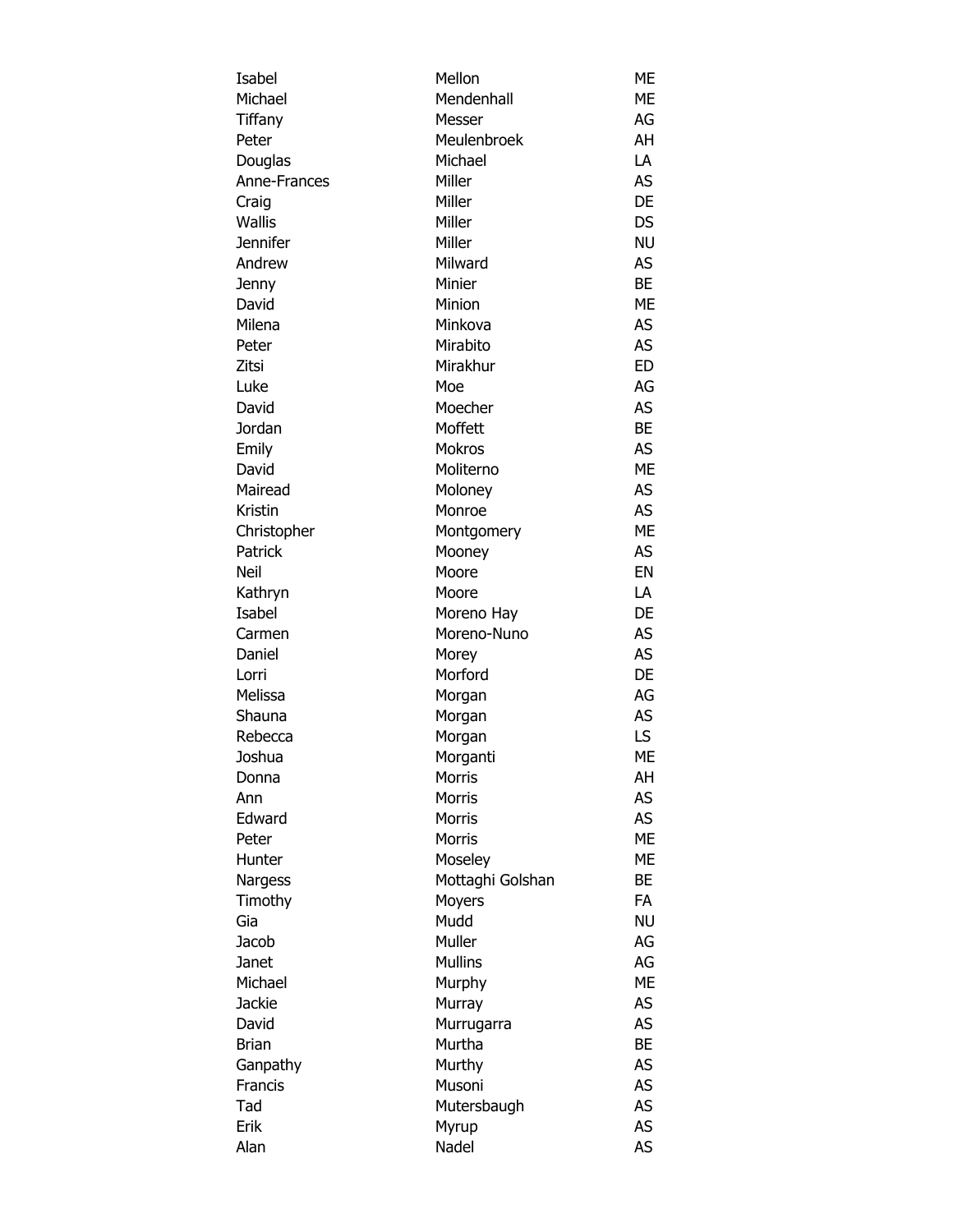| Hiroko          | Nagaoka              | DE        |
|-----------------|----------------------|-----------|
| Peter           | Nagy                 | AG        |
| John            | Nardolillo           | <b>FA</b> |
| John            | Nash                 | <b>ED</b> |
| Hala            | Nassereddine         | EN        |
| Peter           | Nelson               | ME        |
| Natalie         | Nenadic              | AS        |
| Kathryn         | Newfont              | <b>AS</b> |
| Kwokwai         | Ng                   | AS        |
| Duc             | Nguyen               | <b>AS</b> |
| Justin          | <b>Nichols</b>       | <b>ED</b> |
| Robert          | Nickerson            | <b>ME</b> |
| Martin          | Nielsen              | AG        |
|                 |                      | ME        |
| <b>Barbara</b>  | Nikolajczyk          |           |
| Mariana         | Nikolova-Karakashian | ME        |
| Brian           | Noehren              | AH        |
| Heather         | Norman               | AG        |
| Gurney          | Norman               | <b>AS</b> |
| John            | <b>Norris</b>        | <b>FA</b> |
| Christopher     | <b>Norris</b>        | <b>ME</b> |
| Thomas          | Novak                | EN        |
| Sarah           | O'Brien              | DS        |
| Mark            | O'Bryan              | <b>DS</b> |
| Aurora          | Occa                 | CI        |
| Serge           | Ochanine             | <b>AS</b> |
| Thomas          | Ochuodho             | AG        |
| Kathleen        | O'Connor             | ME        |
| Denise          | O'Dell               | AH        |
| Keely           | O'Farrell            | AS        |
| Henry           | O'Hair               | CI        |
| Mary            | O'Hair               | <b>ED</b> |
| <b>Bruce</b>    | O'Hara               | AS        |
| Chizimuzo       | Okoli                | <b>NU</b> |
| <b>Bradley</b>  | Olson                | AG        |
| D               | Olster               | AS        |
| Shannon         | Oltmann              | CI        |
| Galal           | Omami                | DE        |
|                 |                      | EN        |
| Lindell         | Ormsbee              |           |
| David           | Orren                | <b>ME</b> |
| Pavel           | Ortinski             | <b>ME</b> |
| Jill            | Ortinski             | PH        |
| <b>Jeffrey</b>  | Osborn               | AS        |
| Carrie          | Oser                 | AS        |
| <b>Miles</b>    | Osland               | <b>FA</b> |
| Julianne        | Ossege               | <b>NU</b> |
| <b>Jennifer</b> | Osterhage            | AS        |
| Melanie         | Otis                 | SW        |
| William         | Owen                 | AG        |
| Douglas         | Oyler                | PH        |
| Sabire          | Ozcan                | <b>ME</b> |
| Daniel          | Pack                 | EN        |
| <b>Judith</b>   | Page                 | AH        |
| Ramakrishnan    | Pakath               | ВE        |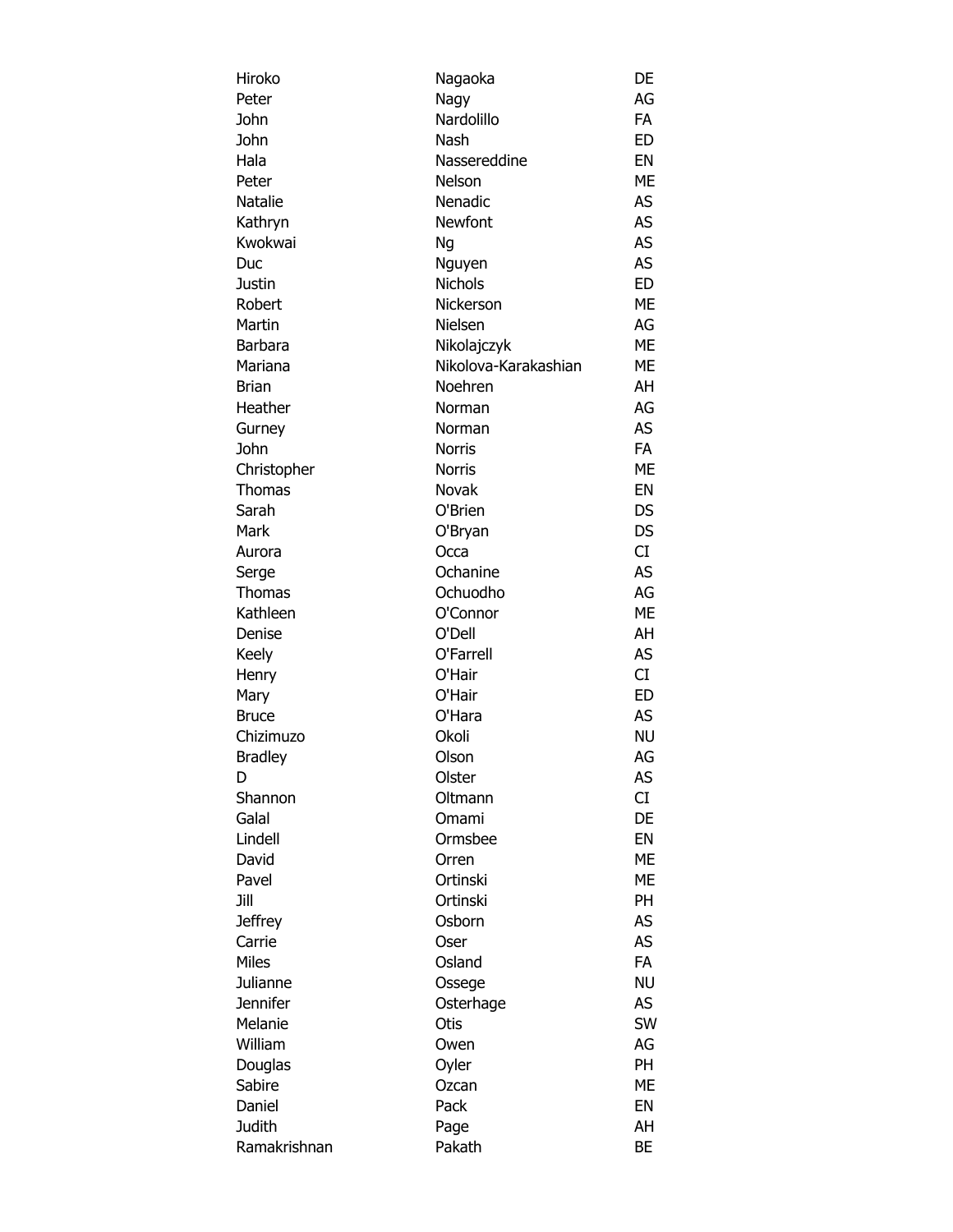| Aiyub           | Palmer        | AS        |
|-----------------|---------------|-----------|
| Jonghyuck       | Park          | PH        |
| Kimberly        | Parker        | <b>CI</b> |
| Ok-Kyong        | Park-Sarge    | ME        |
| Evelyn          | Parrish       | <b>NU</b> |
| David           | Parsley       | EN        |
| Alexandra       | Paterson      | EN        |
| <b>Nicholas</b> | Pates         | AG        |
| Abhijit         | Patwardhan    | EN        |
| Jim             | Pauly         | <b>PH</b> |
| <b>Jeffery</b>  | Payne         | BЕ        |
| Yanira          | Paz           | AS        |
| Robert          | Pearce        | AG        |
| Kevin           | Pearson       | ME        |
| Firaz           | Peer          | CI        |
| Sean            | Peffer        | <b>BE</b> |
| м               | Peffley       | <b>AS</b> |
| Lydia           | Pelot-Hobbs   | AS        |
| Julie           | Pendergast    | <b>AS</b> |
| Michael         | Pennell       | <b>AS</b> |
| Kelly           | Pennell       | EN        |
| Keith           | Pennypacker   | ME        |
| Treshani        | Perera        | LS.       |
| Cristina        | Perez Pacheco | DE        |
| Sharyn          | Perry         | AG        |
| Peter           | Perry         | AS        |
| Valerie         | Perry         | LS        |
| Anthony         | Pescatore     | AG        |
| Michael         | Peterson      | AG        |
| Joannah         | Peterson      | <b>AS</b> |
| Karen           | Petrone       | AS        |
| Luther          | Pettigrew     | <b>ME</b> |
| Jonathan        | Pham          | EN        |
| Timothy         | Phillips      | AG        |
| Lynn            | Phillips      | AS        |
| Carol           | Pickett       | ME        |
| David           | Pienkowski    | EN        |
| Gitanjali       | Pinto-Sinai   | DE        |
| Hannah          | Pittard       | AS        |
| Thomas          | Pittman       | ME        |
| Julie           | Plasencia     | AG        |
| Kristen         | Platt         | <b>ME</b> |
| Rina            | Plattner      | ME        |
| Hanna           | Poffenbarger  | AG        |
| Sara            | Police        | ME        |
| Kathleen        | Ponto         | AS        |
| Christopher     | Pool          | <b>AS</b> |
| Hasan           | Poonawala     | EN        |
| Savio           | Poovathingal  | EN        |
| Thomas          | Pope          | BE        |
| Caitlin         | Pope          | HP        |
| <b>Natalie</b>  | Pope          | SW        |
| James           | Porterfield   | МE        |
|                 |               |           |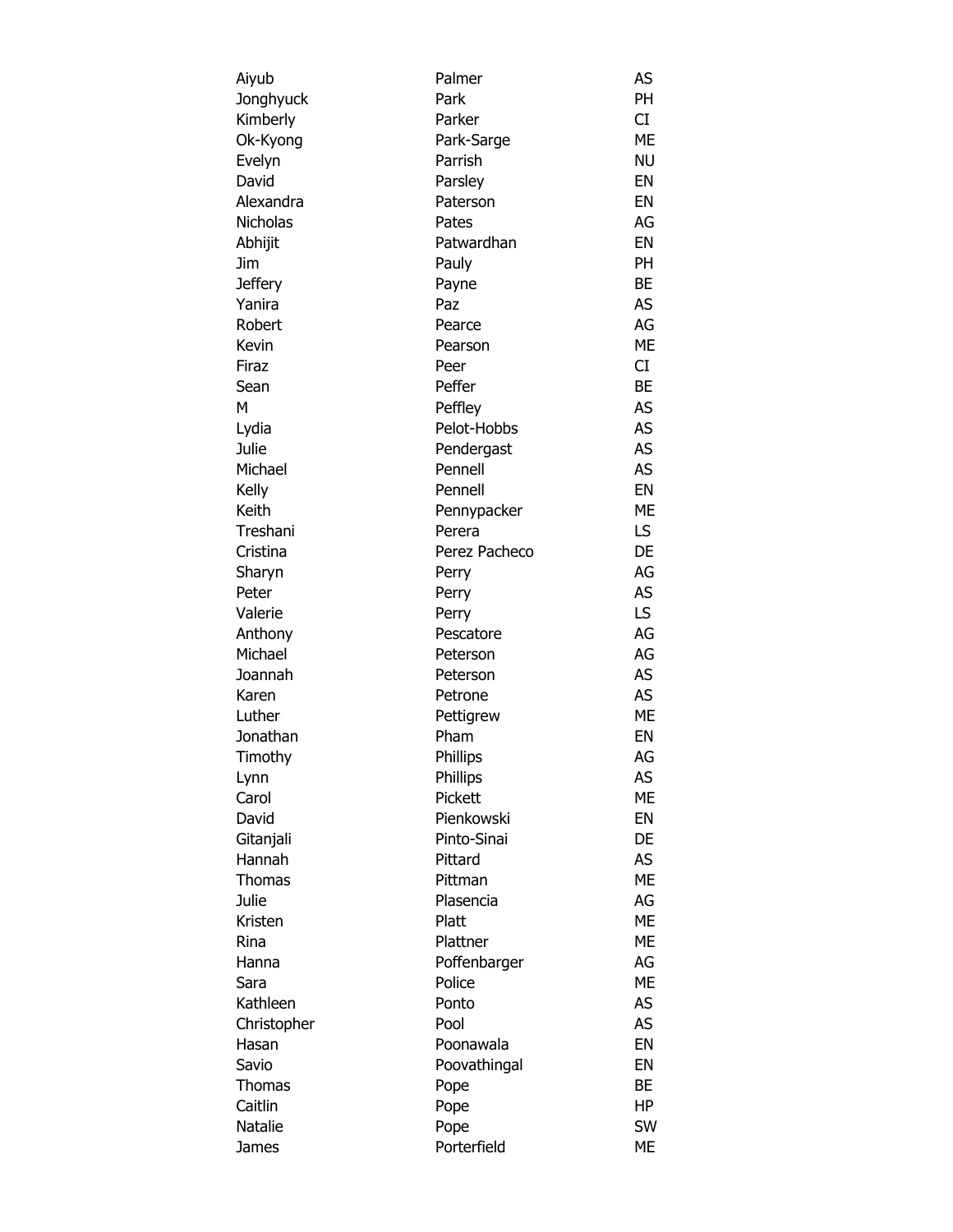| Daniel        | Potter                    | AG        |
|---------------|---------------------------|-----------|
| Amanda        | Potterton                 | ED        |
| Armando       | Prats                     | AS        |
| Mark          | Prendergast               | AS        |
| Steven        | Price                     | AG        |
| Timothy       | Prince                    | HP        |
| <b>Thomas</b> | Prisinzano                | PH        |
| Jing          | Qin                       | AS        |
| Alexander     | Rabchevsky                | <b>ME</b> |
| Vivek         | Rangnekar                 | <b>ME</b> |
| Stephen       | Rankin                    | EN        |
| Jill          | Rappoport                 | AS        |
| Dhananjay     | Ravat                     | AS        |
| Julia         | Ravenscroft               | AS        |
| Anne          | Ray                       | HP        |
| Ted           | Raybould                  | DE        |
| Mary Kay      | Rayens                    | <b>NU</b> |
| Margaret      | Readdy                    | AS.       |
| Dierdra       | Reber                     | AS        |
| Kenneth       | Record                    | <b>PH</b> |
| Erik          | Reece                     | AS        |
| Eric          | Rellinger                 | <b>ME</b> |
| Wei           | Ren                       | AG        |
| Gregg         | Rentfrow                  | AG        |
| Joseph        | Rey-Barreau               | <b>DS</b> |
|               |                           | AS        |
| Hugo          | Reyes-Centeno             | <b>ME</b> |
| Brady<br>Leni | Reynolds<br>Ribeiro Leite | AS        |
|               |                           |           |
| Julie         | <b>Ribes</b>              | <b>ME</b> |
| Jennifer      | <b>Rice</b>               | AS        |
| Christopher   | <b>Richards</b>           | AS        |
| Allan         | Richards                  | FA        |
| Martha        | Riddell                   | HP        |
| James         | Ridolfo                   | AS        |
| Julie         | Riesenweber               | DS        |
| Lynne         | Rieske-Kinney             | AG        |
| Karen         | Rignall                   | AG        |
| James         | Ringe                     | AG        |
| Margaret      | Rintamaa                  | <b>ED</b> |
| Patricia      | Rippetoe Freeman          | <b>PH</b> |
| Chad          | <b>Risko</b>              | AS        |
| Edwin         | Ritchey                   | AG        |
| Clare         | Rittschof                 | AG        |
| Howard        | <b>Roberts</b>            | DE        |
| Lauren        | Robinson                  | LS.       |
| David         | Rodgers                   | <b>ME</b> |
| Carlos        | Rodriguez Lopez           | AG        |
| Aaron         | Roeschley                 | BE        |
| Nels          | Rogers                    | AS        |
| Katherine     | Rogers-Carpenter          | AS        |
| Jurgen        | Rohr                      | <b>PH</b> |
| Gary          | Rohrbacher                | DS        |
| Marcia        | Rojas Ramirez             | DE        |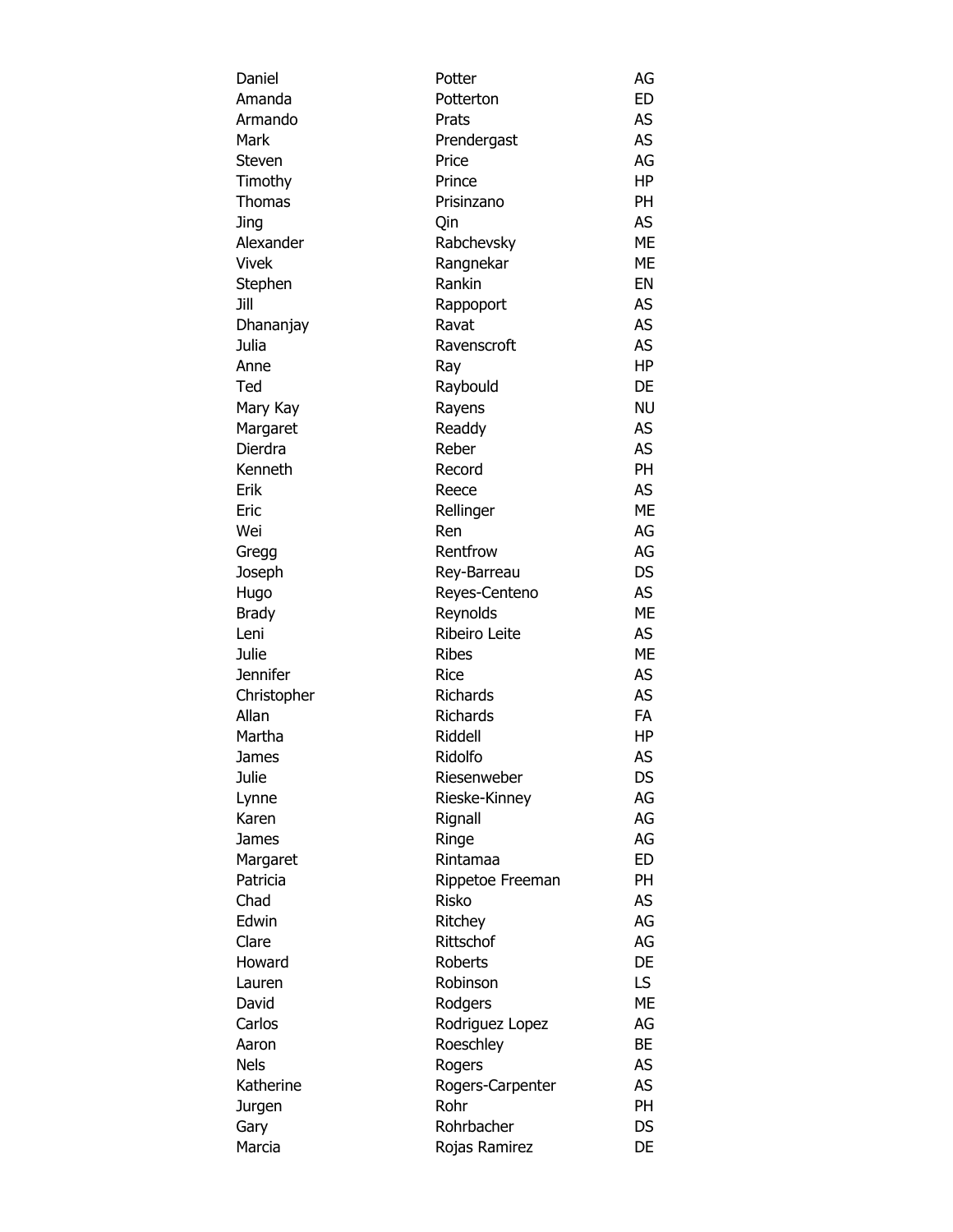| Megan          | Romano             | AG        |
|----------------|--------------------|-----------|
| Karen          | Roper              | ME        |
| Benjamin       | Rosa               | <b>BE</b> |
| Shyanika       | Rose               | ME        |
| Donald         | Ross               | AG        |
| Mary           | Rossano            | AG        |
| Sharon         | Rostosky           | ED        |
| John           | Roth               | <b>ME</b> |
| Paul           | Rottmann           | EN        |
| Jeanmarie      | Rouhier-Willoughby | AS        |
| Beth           | Rous               | <b>ED</b> |
| David          | Royster            | AS        |
| Rebecca        | Ruby               | AG        |
| Cynthia        | Ruder              | AS        |
| Rachel         | Rudolph            | AG        |
| David          | Rudy               | <b>ME</b> |
| Ana            | Rueda              | AS        |
| Phillip        | Rumrill            | <b>ED</b> |
| Margaret       | Ruppel             | LS.       |
| Annelise       | <b>Russell</b>     | GS        |
| Marion         | Rust               | AS        |
| Brian          | Rymond             | AS        |
| Kathryn        | Saatman            | <b>ME</b> |
| Leon           | Sachs              | AS        |
| Sayed          | Saghaian           | AG        |
| Hiroshi        | Saito              | <b>ME</b> |
| Paul           | Salamanca          | LA        |
| Sayed Ahmad    | Salehi             | EN        |
| Kathleen       | Salmeron           | <b>ME</b> |
| Montserrat     | Salmeron Cortasa   | AG        |
| Elizabeth      | Salt               | <b>NU</b> |
| Michael        | Sama               | AG        |
| Michael        | Samaan             | <b>ED</b> |
| Michael        | Samers             | AS        |
| Luis           | Sanchez Giraldo    | EN        |
| Eric           | Sanday             | AS        |
| Wayne          | Sanderson          | AG        |
| Robert         | Sandmeyer          | AS        |
| Jessica        | Santollo           | AS        |
| R              | Sargent            | AS        |
| Christopher    | <b>Sass</b>        | AG        |
| Jonathan       | Satin              | ME        |
| Shannon        | Sauer-Zavala       | AS        |
| <b>Boutros</b> | Sawaya             | <b>ME</b> |
| Brandy         | <b>Scalise</b>     | AS        |
| Jennifer       | Scarduzio          | CI        |
| Steven         | <b>Schafrik</b>    | EN        |
| Theodore       | Schatzki           | AS        |
| Richard        | Schein             | AS        |
| Rachel         | Schendel           | AG        |
| Jill           | Schinberg          | <b>FA</b> |
| Randal         | Schleenbaker       | ME        |
|                |                    |           |
| Frederick      | Schmitt            | ME        |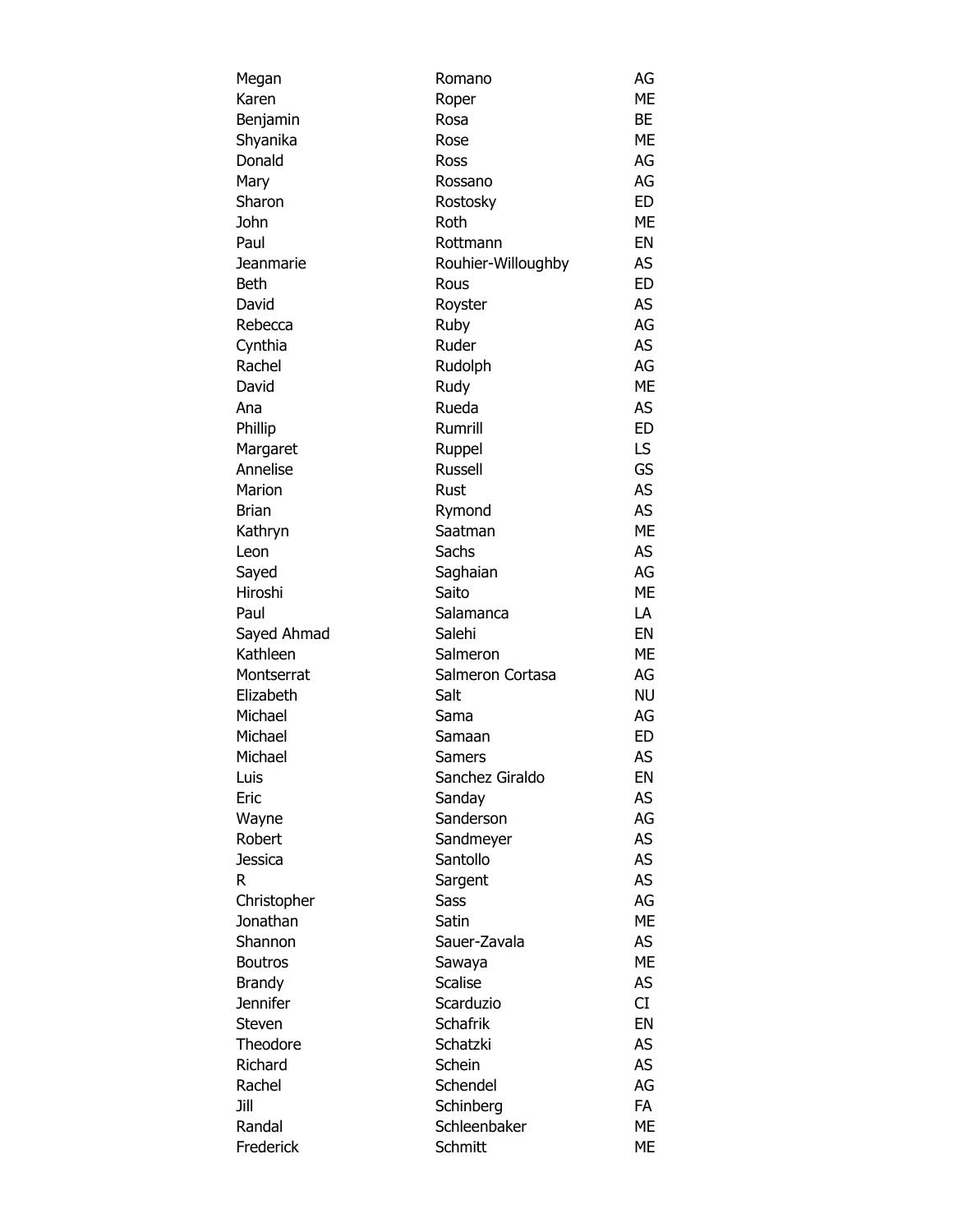| Eve                | Schneider      | AS        |
|--------------------|----------------|-----------|
| <b>Julius</b>      | Schoop         | EN        |
| Margaret           | Schroeder      | <b>ED</b> |
| Kevin              | Schuer         | AH        |
| Steven             | Schwarze       | AH        |
| Leslie             | Scott          | <b>NU</b> |
| Jason              | Scroggin       | DS        |
| Robert             | Scroggins      | <b>FA</b> |
| William            | <b>Seales</b>  | EN        |
| <b>Jeffrey</b>     | Seay           | EN        |
| Suzanne            | Segerstrom     | AS        |
| Ashley             | Seifert        | AS        |
| <b>Thomas</b>      | Seigler        | EN        |
| Dusan              | Sekulic        | EN        |
| John               | Selegue        | AS        |
| Maj-Linda          | Selenica       | <b>ME</b> |
| Narmadha           | Senanayake     | <b>AS</b> |
| Ambrose            | Seo            | AS        |
| Khrystyna          | Serhiyenko     | <b>AS</b> |
| Elena              | Sesma          | <b>AS</b> |
| Carrie             | Shaffer        | AG        |
| Xuancheng          | Shao           | AS        |
| Qing               | Shao           | EN        |
| Alfred             | Shapere        | <b>AS</b> |
| Lina               | Sharab         | DE        |
| Lynda              | Sharrett-Field | AS        |
| Jonathan           | Shaub          | LA        |
| Robert             | Shay           | <b>FA</b> |
| Qing-Bai           | She            | <b>ME</b> |
| Daniel             | Sheehan        | BE        |
| <b>Brent</b>       | Shelton        | ME        |
| Zhongwei           | Shen           | <b>AS</b> |
| Christopher        | Shepard        | AG        |
| Collin             | Shepley        | <b>ED</b> |
| Sally              | Shepley        | ED        |
| Mary               | Sheppard       | МE        |
| Jian               | Shi            | AG        |
| <b>Jennifer</b>    | Shinn          | <b>ME</b> |
| Isaac              | Shlosman       | <b>AS</b> |
| Jordan             | Shockley       | AG        |
| Robin              | Shoemaker      | AG        |
| Emily              | Shortslef      | <b>AS</b> |
| Kathryn            | Showalter      | SW        |
| Iuliia             | Shybalkina     | GS        |
| Muhammad Abu Bakar | Siddique       | EN        |
| Pooja              | Sidney         | AS        |
| Jhon               | Silva Castro   | EN        |
| David              | Silverstein    | EN        |
| Simone             | Silvestri      | EN        |
| Peter              | Simpson        | FA        |
| Anthony            | Sinai          | ME        |
| <b>Thitinart</b>   | Sithisarn      | ME        |
| Michelle           | Sizemore       | AS        |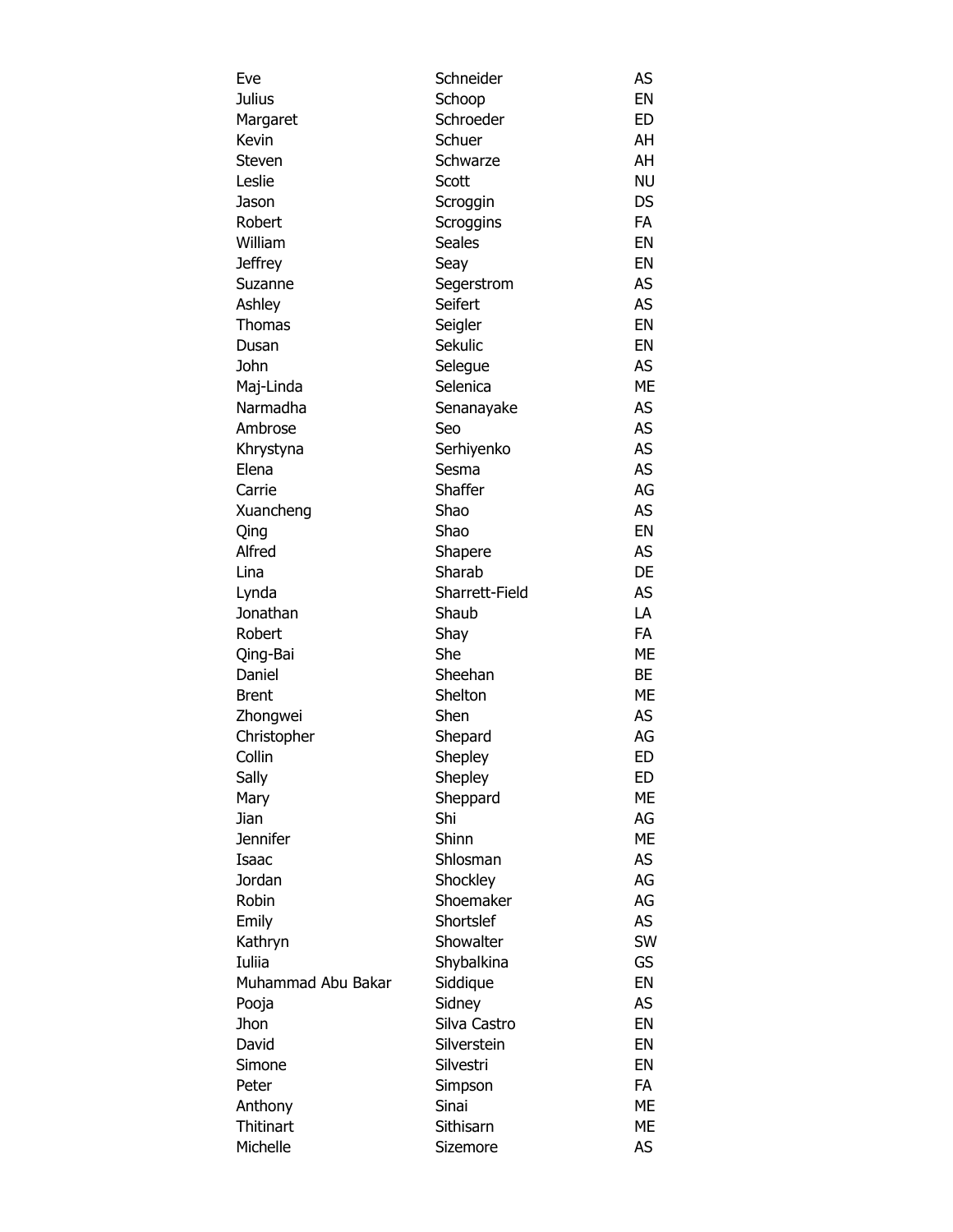| Karen            | Skaff              | AH        |
|------------------|--------------------|-----------|
| Philip           | Skipwith           | AS        |
| Emily            | Slade              | ΗP        |
| Svetla           | Slavova            | HP        |
| Douglas          | Slaymaker          | AS        |
| John             | Slevin             | ME        |
| <b>Nisrine</b>   | Slitine El Mghari  | AS        |
| Paul             | Sloan              | <b>ME</b> |
| David            | Sloan              | <b>ME</b> |
| Jan              | Smalle             | AG        |
| <b>Brittany</b>  | <b>Smalls</b>      | ME        |
| Samuel           | Smith              | AG        |
| Jeramiah         | Smith              | <b>AS</b> |
| Gerald           | Smith              | AS        |
| Anna             | Smith              | AS        |
| Susan            | Smith              | LS        |
| Mikel            | Smith              | <b>ME</b> |
| Wilburn          | Smith              | <b>ME</b> |
|                  |                    |           |
| William          | Snell              | AG        |
| Ernest           | Snow               | ME        |
| John             | Snyder             | AG        |
| David            | Sogin              | FA        |
| Min-Woong        | Sohn               | HP        |
| Scott            | Soltis             | <b>BE</b> |
| Vincent          | Sorrell            | ME        |
| Karrieann        | Soto Vega          | AS        |
| Joseph           | Sottile            | EN        |
| David            | Sovich             | <b>BE</b> |
| <b>Brett</b>     | Spear              | ME        |
| Mary             | Sprang             | ME        |
| Amy              | Spriggs            | <b>ED</b> |
| Matthew          | Springer           | AG        |
| Joe              | Springer           | ME        |
| William          | St Clair           | ME        |
| Daret            | St Clair           | ME        |
| Shayna           | Stahl              | FA        |
| Jon              | <b>Stallins</b>    | AS        |
| Janet            | Stamatel           | AS        |
| <b>Nikiforos</b> | <b>Stamatiadis</b> | EN        |
| Stefan           | Stamm              | ME        |
| William          | <b>Stamps</b>      | FA        |
| Scott            | Stanley            | AG        |
| Nathaniel        | Stapleton          | AS        |
| <b>Jerod</b>     | Stapleton          | <b>HP</b> |
| Marlene          | <b>Starr</b>       | ME        |
| Christa          | Staton             | МE        |
| Beau             | Steenken           | LA        |
| Melissa          | Stein              | AS        |
| L                | <b>Stephens</b>    | EN        |
| John             | Stephenson         | CI        |
| Julia            | Stevens            | МE        |
| <b>Brian</b>     | Stevenson          | МE        |
| Danelle          | Stevens-Watkins    | ED        |
|                  |                    |           |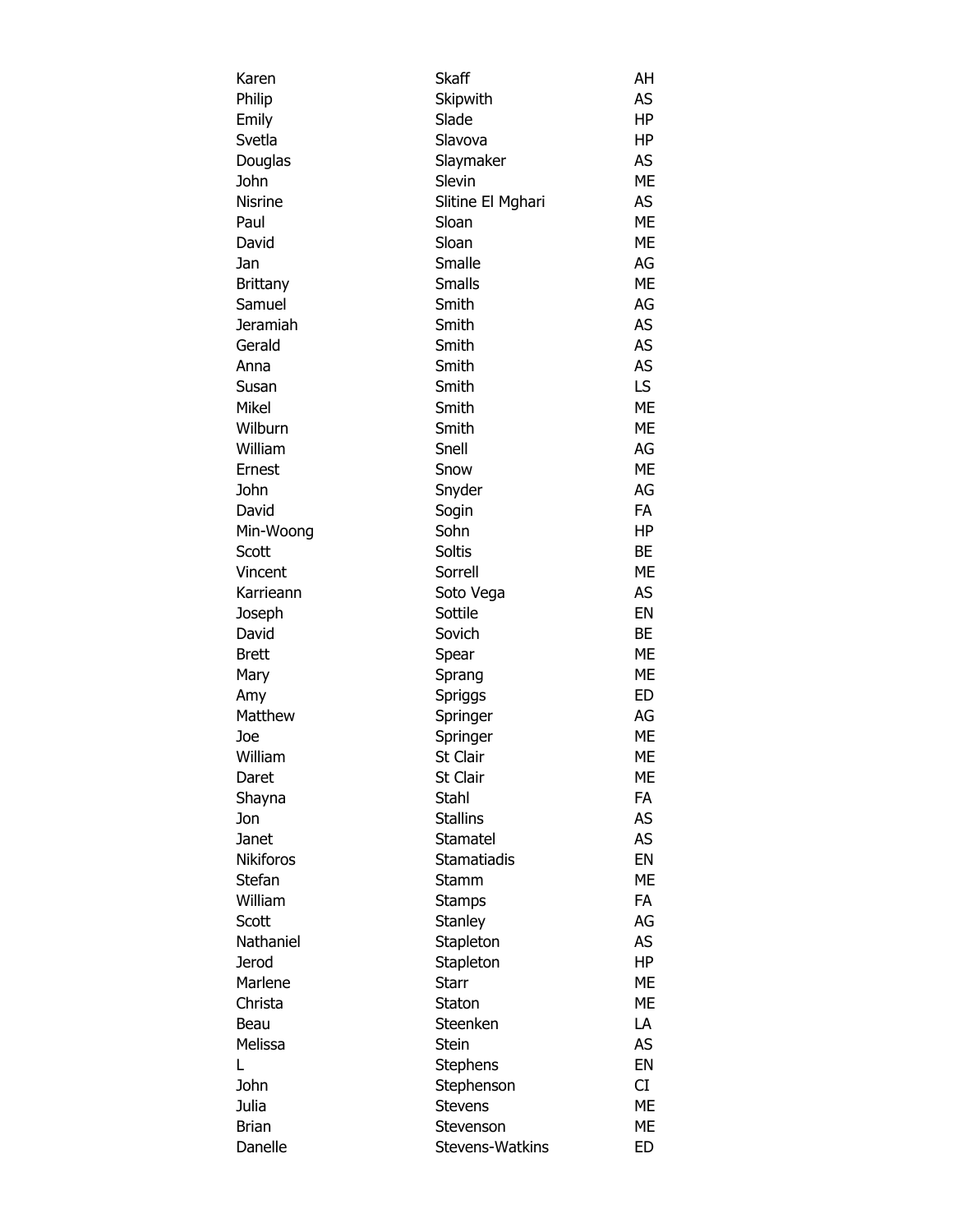| Nancy          | <b>Stiles</b>  | ME        |
|----------------|----------------|-----------|
| Timothy        | Stombaugh      | AG        |
| Dan            | Stone          | <b>BE</b> |
| Peter          | Stone          | <b>FA</b> |
| William        | <b>Stoops</b>  | ME        |
| Christina      | Stowe          | AG        |
| Ann            | Stowe          | <b>ME</b> |
| Douglas        | Strachan       | AS        |
| Dmitry         | Strakovsky     | <b>FA</b> |
| Joseph         | <b>Straley</b> | AS        |
| Terry          | Stratton       | <b>ME</b> |
| Arnold         | Stromberg      | AS        |
| Jamie          | Sturgill       | <b>ME</b> |
| <b>Brent</b>   | Sturlaugson    | <b>DS</b> |
| Yuanyuan       | Su             | AS        |
| Venkateswaran  | Subramanian    | <b>ME</b> |
| Jeffrey        | Suchanek       | LS        |
| Patrick        | Sullivan       | <b>ME</b> |
| Surendranath   | Suman          | AG        |
| Mark           | <b>Summers</b> | AS        |
| Martin         | <b>Summers</b> | <b>DS</b> |
| Haoying        | Sun            | BE        |
| Xingsheng      | Sun            | EN        |
| Ramon          | Sun            | <b>ME</b> |
| Timothy        | Sundell        | AS        |
| Sridhar        | Sunderam       | EN        |
| Anita          | Superson       | AS        |
| Gerald         | Supinski       | <b>ME</b> |
| Hilary         | Surratt        | <b>ME</b> |
| Yasuhiro       | Suzuki         | ME        |
| Melissa        | Swan           | AG        |
| Kathleen       | Swan           | ED        |
| Gerry          | Swan           | ED        |
| Jason          | Swanson        | AG        |
| Elizabeth      | Swanson        | DS        |
| Mark           | Swanson        | HP        |
| Hollie         | Swanson        | МE        |
| Christopher    | Swartz         | AH        |
| Zainulabeuddin | Syed           | AG        |
| Haralambos     | Symeonidis     | AS        |
| George         | Szekely        | <b>FA</b> |
| Kaveh          | Tagavi         | EN        |
| Zixue          | Tai            | CI        |
| Akiko          | Takenaka       | AS        |
| Keiko          | Tanaka         | AG        |
| Koji           | Tanno          | AS        |
| Amy            | Taylor         | AS        |
| Scott          | Taylor         | AS        |
| Nicholas       | <b>Teets</b>   | AG        |
| Ryan           | Temel          | <b>ME</b> |
| Stephen        | Testa          | AS        |
| Christopher    | Teutsch        | AG        |
| Ishan          | Thakkar        | EN        |
|                |                |           |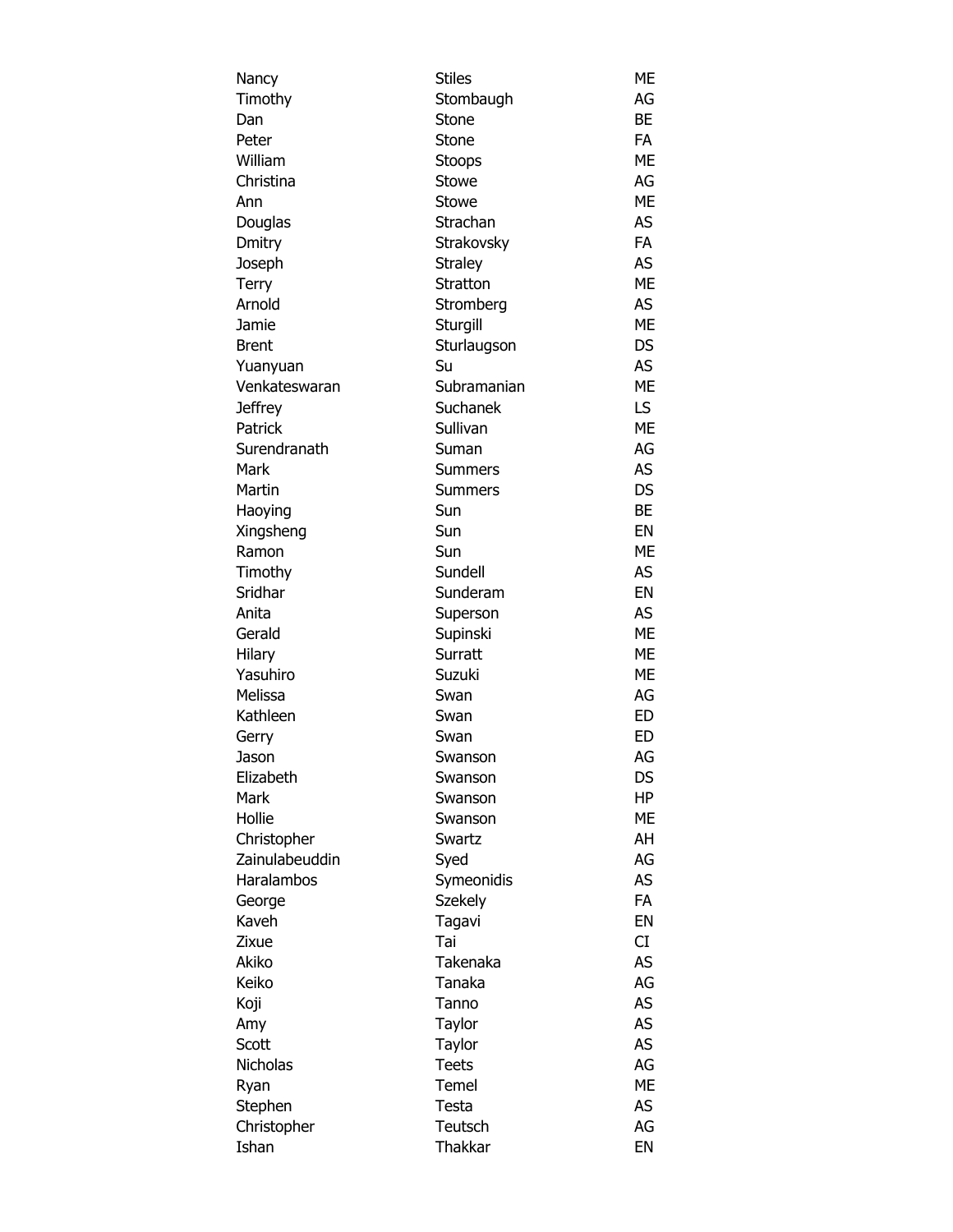| John               | Thelin                   | ED        |
|--------------------|--------------------------|-----------|
| Olivier            | Thibault                 | MЕ        |
| Susan              | Thiel                    | FA        |
| James              | Thigpen                  | AS        |
| David              | Thomas                   | AH        |
| Katherine          | Thompson                 | AS        |
| Alice              | Thornton                 | <b>ME</b> |
| Kathryn            | <b>Thrailkill</b>        | <b>ME</b> |
| Changhai           | Tian                     | <b>ME</b> |
| Phillip            | <b>Tibbs</b>             | <b>ME</b> |
| Ramkumar           | Tiruvannamalai Annamalai | EN        |
| Thomas             | Tobin                    | AG        |
| Anastasia          | Todd                     | AS        |
| Mihai              | Tohaneanu                | AS        |
| Sheng              | Tong                     | EN        |
| Elizabeth          | Tovar                    | <b>NU</b> |
| Michael            | <b>Trask</b>             | AS        |
| Christine          | <b>Trinkle</b>           | EN        |
| Mats               | Troedsson                | AG        |
| <b>Thomas</b>      | Troland                  | AS        |
| Kenneth            | <b>Troske</b>            | <b>BE</b> |
| Miroslaw           | Truszczynski             | EN        |
| Oleg               | Tsodikov                 | <b>PH</b> |
| Olga               | Tsyusko-Unrine           | AG        |
| Kimberly           | Tumlin                   | HP        |
| Terence            | Tunberg                  | AS        |
| Jennifer           | Tunberg                  | AS        |
| Helen              | Turner                   | DS        |
| Monica             | Udvardy                  | AS        |
| Timothy            | Uhl                      | AH        |
| R                  | Underwood                | LA        |
| Jason              | Unrine                   | AG        |
| Kathleen           | Urch                     | CI        |
| Kristine           | Urschel                  | AG        |
| Ellen              | Usher                    | ED        |
| Ann                | Vail                     | AG        |
| Lisa               | Vaillancourt             | AG        |
| Joseph             | Valentino                | МE        |
| Jessalyn           | Vallade                  | CI        |
| Jeremy             | Van Cleve                | AS        |
| D                  | Van Sanford              | AG        |
| Joseph             | Van Sickels              | DE        |
| Craig              | Vander Kooi              | ME        |
| Cheryl             | Vanderford               | AH        |
| Woodford           | VanMeter                 | ME        |
| Katherine          | VanValin                 | AG        |
| Eric               | Vanzant                  | AG        |
| Henry C            | Vasconez                 | ME        |
| Martina            | Vasil                    | <b>FA</b> |
| Sarah              | Vaughn                   | LS.       |
| Alexander          | Vazsonyi                 | AG        |
| Alejandra Catalina | Velez Ortega             | ME        |
| Vincent            | Venditto                 | PH        |
|                    |                          |           |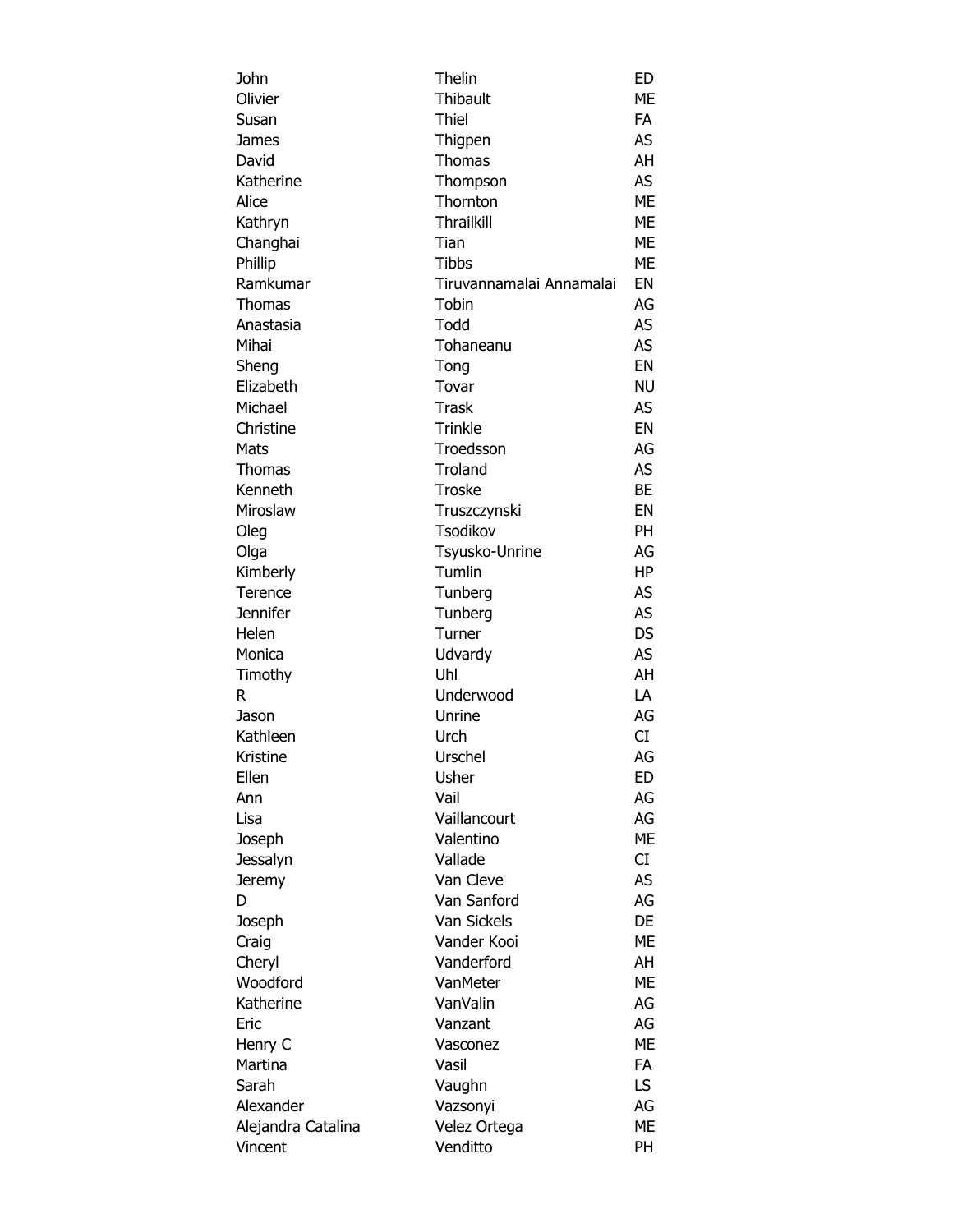| Rachel       | Vickers-Smith | ΗP        |
|--------------|---------------|-----------|
| Kelly        | Vickery       | LS        |
| Paul Priyesh | Vijayakumar   | AG        |
| John         | Villano       | ME        |
| Raul         | Villanueva    | AG        |
| Mary         | Vimont        | <b>ED</b> |
| Paul         | Vincelli      | AG        |
| Stacy        | Vincent       | AG        |
| Cynthia      | <b>Vines</b>  | <b>BE</b> |
| Monica       | Visona        | <b>FA</b> |
| Daniel       | Vivian        | <b>DS</b> |
| Irina        | Vorobieva     | <b>FA</b> |
| D            | Voss          | AS        |
| Stephen      | Voss          | <b>ME</b> |
| Richard      | Waddington    | ED        |
| Frank        | Walker        | AS        |
| Janet        | Walker        | <b>ME</b> |
| Megan        | Wallace       | AS        |
| Rong         | Wang          | CI        |
| Yitin        | Wang          | EN        |
| Peng         | Wang          | EN        |
| Chi          | Wang          | МE        |
| Shuxia       | Wang          | МE        |
| Dongfang     | Wang          | ME        |
| Stephen      | Ware          | EN        |
| Jami         | Warren        | AH        |
| Richard      | Waterman      | AS        |
| Christopher  | Waters        | ME        |
| Mark         | Watson        | AS        |
| Keith        | <b>Watts</b>  | SW        |
|              | Weafer        | AS        |
| Jessica      |               |           |
| Eric         | Weber         | ED        |
| John         | Webster       | ME        |
| Justin       | Wedeking      | AS        |
| Qiou         | Wei           | ME        |
| Eric         | Weig          | LS        |
| Heidi        | Weiss         | ME        |
| Jazmine      | Wells         | AS        |
| Jane         | Wells         | <b>BE</b> |
| Jaleesa      | Wells         | <b>FA</b> |
| Ole          | Wendroth      | AG        |
| Jonathan     | Wenk          | EN        |
| Joshua       | Werner        | EN        |
| Ronald       | Werner-Wilson | AG        |
| Scarlett     | Wesley        | AG        |
| Michael      | Wesley        | ME        |
| Philip       | Westgate      | HP        |
| David        | Westneat      | AS        |
| Mark         | Whitaker      | AS        |
| Jennifer     | White         | AG        |
| Brandi       | White         | AH        |
| Derrick      | White         | AS        |
| Allison      | White         | <b>DS</b> |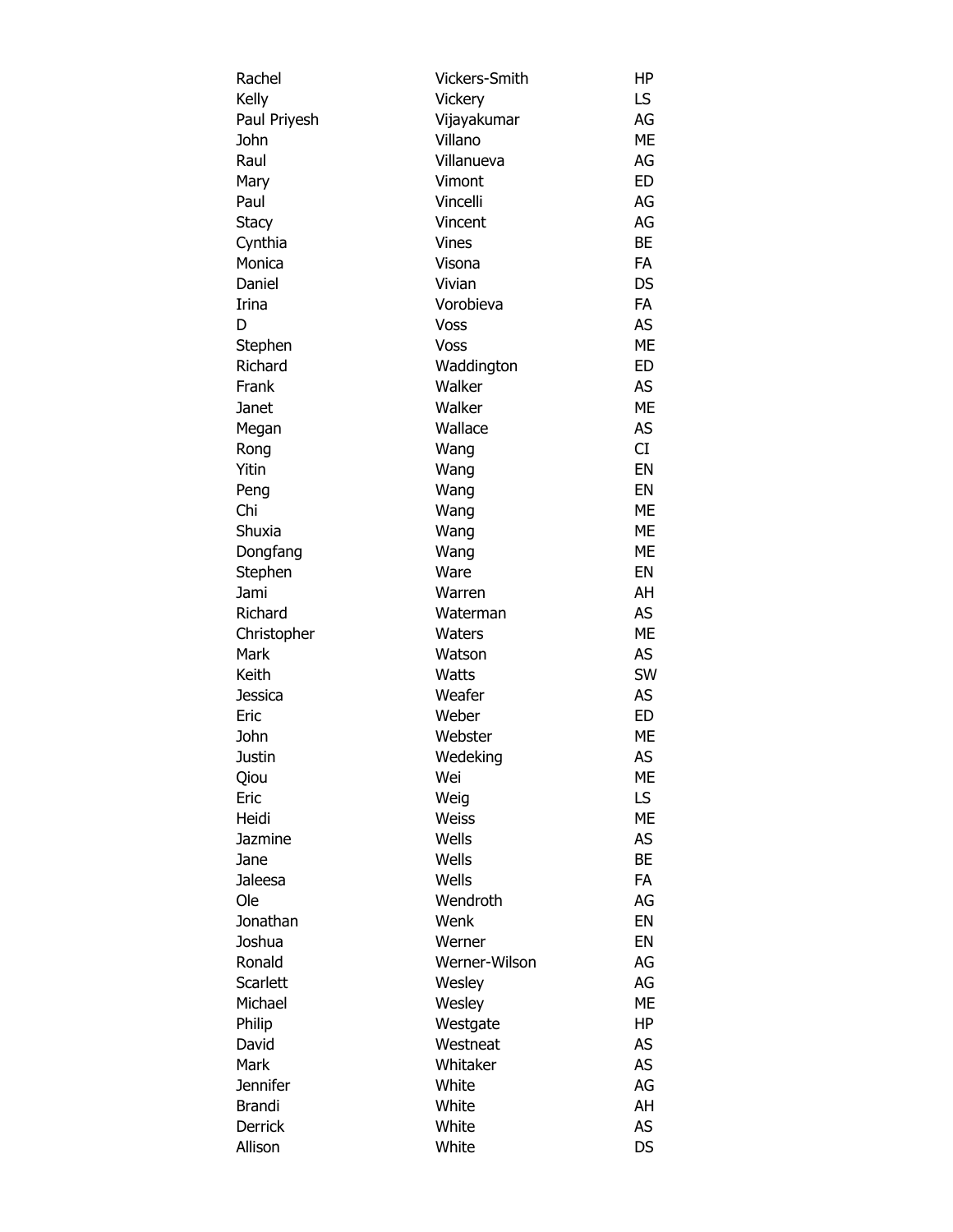| Sidney         | Whiteheart       | ME        |
|----------------|------------------|-----------|
| Lauren         | Whitehurst       | AS        |
| Tammy          | Whitlock         | AS        |
| <b>Thomas</b>  | Widiger          | AS        |
| Donna          | Wilcock          | <b>ME</b> |
| Ronald         | Wilhelm          | AS        |
| Jennifer       | Wilhelm          | ED        |
| Crystal        | Wilkinson        | AS        |
| Elizabeth      | Williams         | AS        |
| Lovoria        | Williams         | <b>NU</b> |
| Matthew        | Wilson           | AS        |
| Keith          | Wilson           | <b>ED</b> |
| Sarah          | Wilson           | EN        |
| Thad           | Wilson           | <b>ME</b> |
| Melinda        | Wilson           | ME        |
| David          | Wischer          | FA        |
| Kiersten       | Wise             | AG        |
| Mikhail        | Wolfson          | BE        |
| Leslie         | Woltenberg       | AH        |
| Lesley         | Wong             | ME        |
| Nathan         | Wood             | AG        |
| Andrew         | Wood             | AS        |
| Jeremy         | Wood             | <b>ME</b> |
| Ramsi          | Woodcock         | LA        |
| Timothy        | Woods            | AG        |
| Isaac          | Woods            | <b>ED</b> |
| Jerold         | Woodward         | <b>ME</b> |
| Heather        | Worne            | AS        |
| Nazera         | Wright           | AS        |
| Scott          | Wright           | <b>FA</b> |
| Tingwen        | Wu               | EN        |
| <b>Tzeying</b> | Wu               | FA        |
| Jianrong       | Wu               | <b>ME</b> |
| Yadi           | Wu               | ME        |
| Jia-Rong       | Wu               | <b>NU</b> |
| Mark           | Wurth            | <b>ME</b> |
| Eleftherios    | Xenos            | ME        |
| Lin            | Xiang            | ED        |
| Hong           | Xie              | BE        |
| Biyun          | Xie              | EN        |
| Youling        | Xiong            | AG        |
| Ren            | Xu               | <b>ME</b> |
| Shui-yin       | Yam              | AS        |
| Tritia         | Yamasaki         | <b>ME</b> |
| Fernanda       | Yanez Regonesi   | DE        |
| Jian           | Yang             | AG        |
| Dong-Sheng     | Yang             | AS        |
| Fugian         | Yang             | EN        |
| Hsin-Sheng     | Yang             | <b>ME</b> |
| <b>Jinming</b> |                  | ME        |
| John           | Yang<br>Yannelli | <b>ME</b> |
|                |                  |           |
| S              | Yates            | AS        |
| Qiang          | Ye               | AS        |